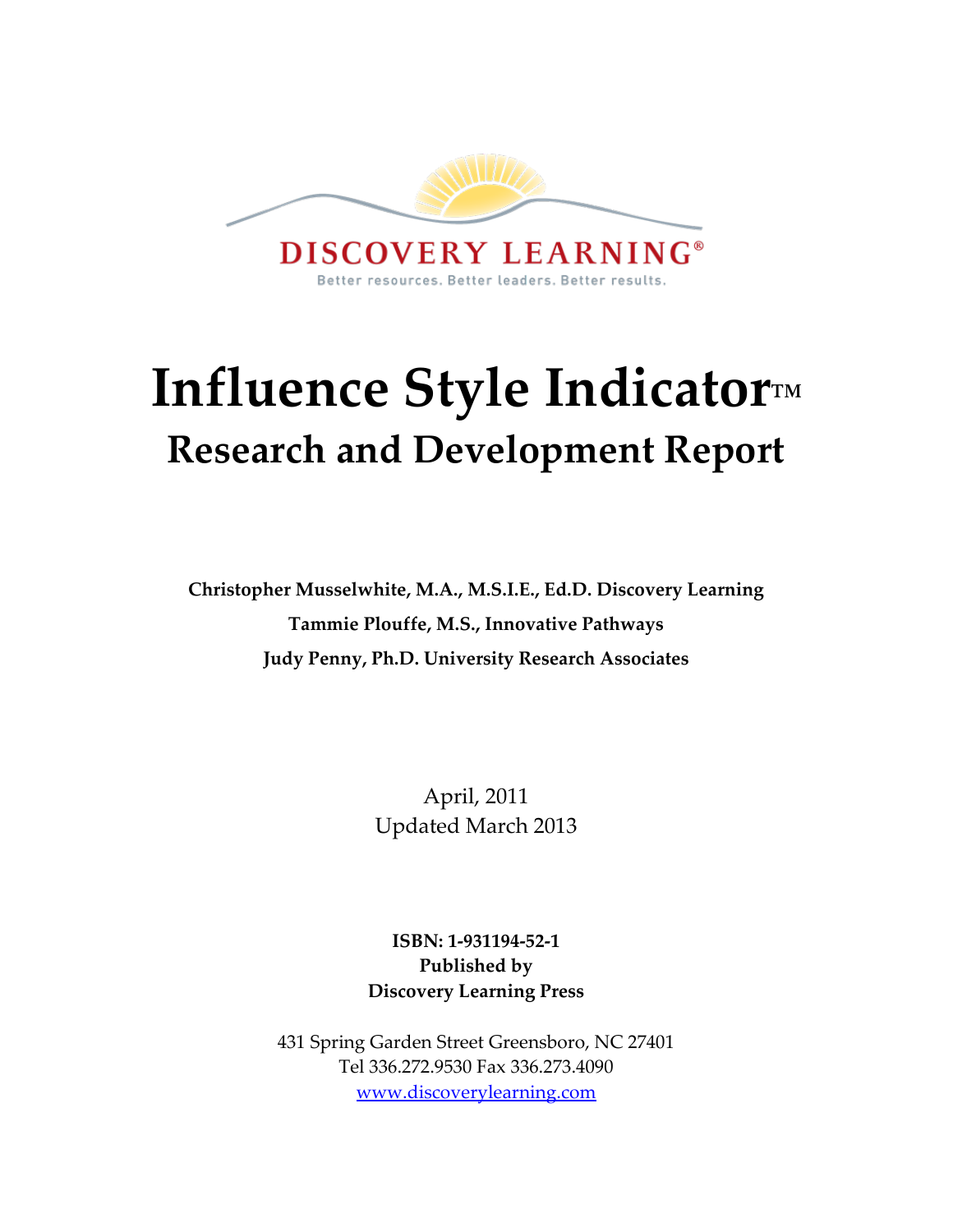## **Table of Contents**

|                                                  | Page           |
|--------------------------------------------------|----------------|
| Introduction                                     | 1              |
| <b>Development Process</b>                       | 1              |
| Item and Scale Identification                    | $\overline{2}$ |
| <b>Conversion to Force-Choice Assessment</b>     | $\overline{2}$ |
| <b>Frequency Distributions</b>                   | 3              |
| <b>Gender Differences</b>                        | 3              |
| <b>Test-Retest Validity</b>                      | 3              |
| <b>Concurrent Validity</b>                       | 3              |
| Percentile Comparisons and Other Normative data  | 4              |
| <b>Subscale Differences by Nationality</b>       | 4              |
| <b>Normative Data by Nationality</b>             | 5              |
| <b>Subscale Differences within United States</b> | 5              |
| <b>Subscale Differences by Age Group</b>         | 5              |
| Appendix A – Forced Choice Assessment            | 27             |

## **Table of Tables**

|                                                                 | Page |
|-----------------------------------------------------------------|------|
| Table 1. Items with Little Variability                          | 6    |
| Table 2. Cronbach's Alphas for Original Scale                   | 8    |
| Table 3. Factor Analysis with Varimax Rotation for              | 9    |
| <b>Original Scale</b>                                           |      |
| Table 4. Cronbach's Alphas for Scale with 30 Items              | 12   |
| Table 5. Factor Analysis with Varimax Rotation                  | 13   |
| Table 6. Cronbach's Alphas for Scale with 20 Items              | 15   |
| Table 7. Correlations Between 20-item and 30-item Versions      | 16   |
| Table 8. Forced Choice Version Frequency of Strength Preference | 17   |
| for all 5 Styles                                                |      |
| Table 9. Gender Differences by Style                            | 17   |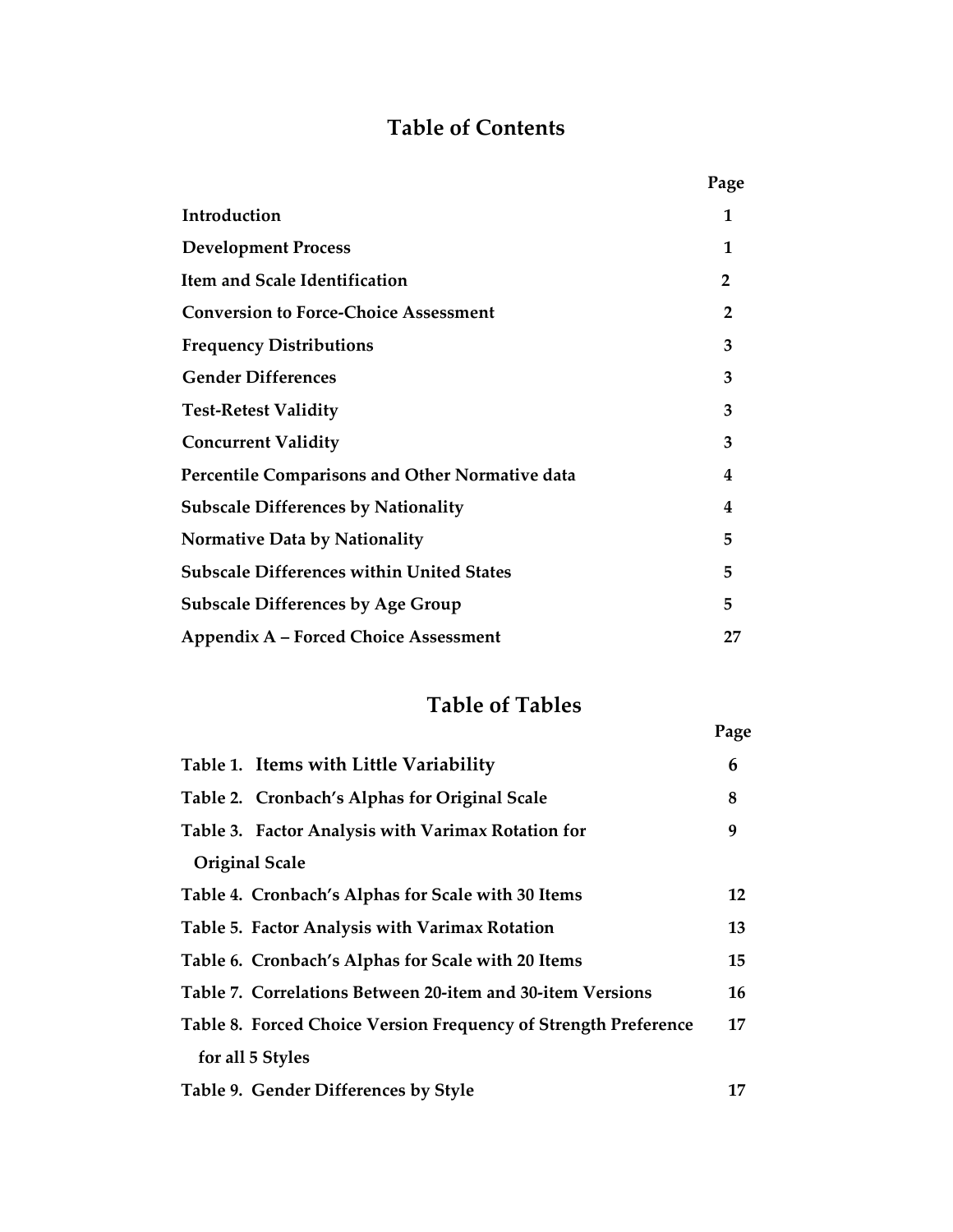| <b>Table 10. Test-Retest Reliability</b>              | 18     |
|-------------------------------------------------------|--------|
| Table 11. Retained vs. Dropped Items - Rationalizing  | 19     |
| Table 12. Retained vs. Dropped Items - Asserting      | 19     |
| Table 13. Retained vs. Dropped Items - Negotiating    | 20     |
| Table 14. Retained vs. Dropped Items - Bridging       | 20     |
| Table 15. Retained vs. Dropped Items - Inspiring      | 21     |
| Table 16. Influence Style Indicator and CSI           | $22\,$ |
| Table 17. Influence Style Indicator and MBTI          | 22     |
| Table 18. Subscale Normative data                     | 23     |
| Table 19. Subscale Differences by Nationality         | 23     |
| Table 20. Normative Data for Canada                   | 24     |
| Table 21. Normative Data for India                    | 24     |
| Table 22. Normative Data for Singapore                | 24     |
| Table 23. Normative Data for the United States        | 25     |
| Table 24. Subscale Differences by US Ancestral Groups | 25     |
| Table 25. Subscale Differences by Age Groups          | 26     |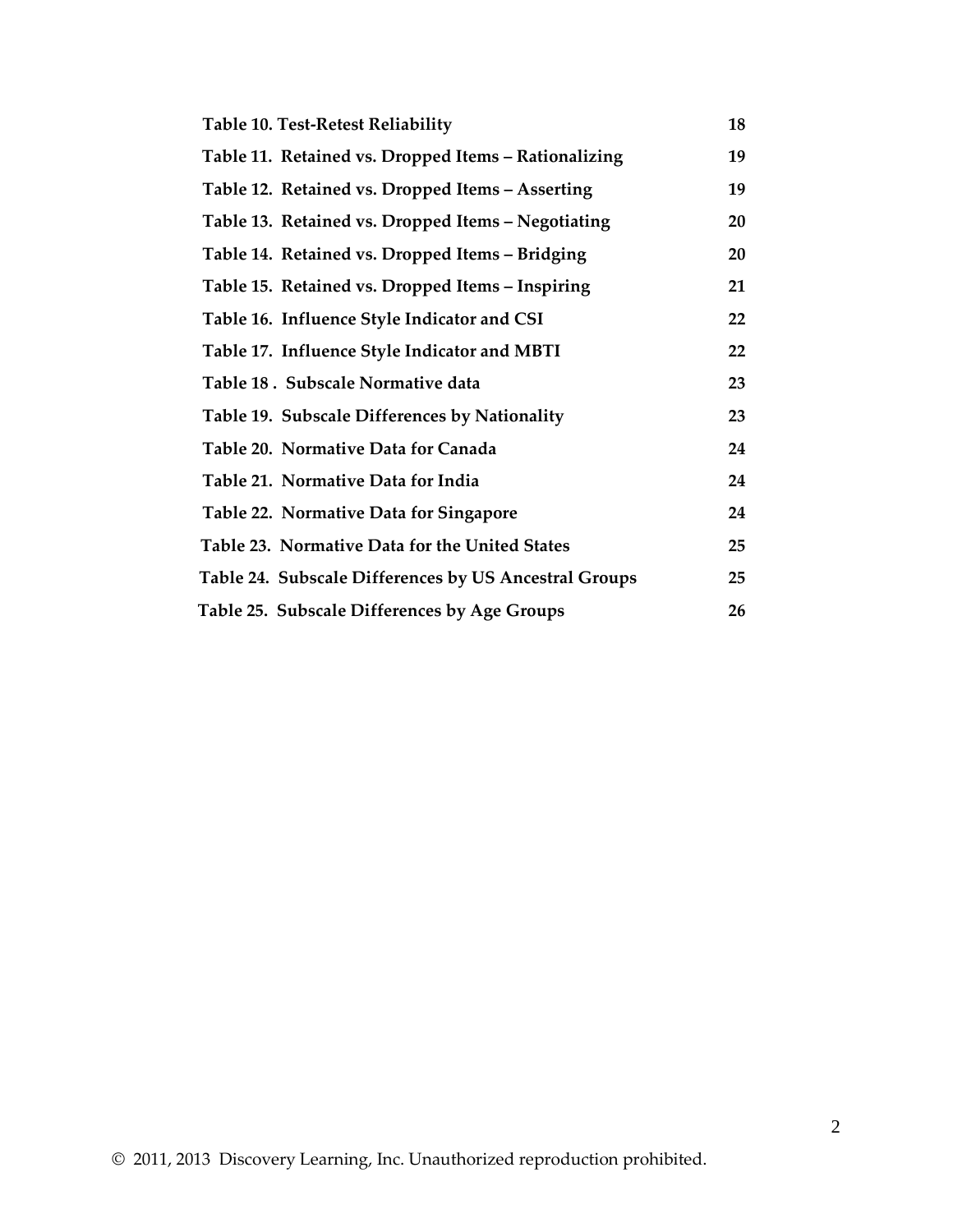## **Influence Style Indicator™**

#### **Introduction**

This Research and Development Report is designed as a narrative outlining the development of the Influence Style Indicator assessment tool. It includes the process used to develop the tool, including the development of concepts, evolution of the model, and the collection and analysis of data. The intention is that this document provides a layman's explanation of the development and validation process for the Influence Style Indicator.

#### **Development Process**

The *Influence Style Indicator* (ISI) assessment was developed by Discovery Learning using a theoretical framework. The theoretical framework evolved from a review of the influence literature and identification of managerial influence concepts. See Influence Literature Review (p. 15) from Discovery Learning. The concepts were clustered into six categories and provided a descriptive title. Forty six items were developed to measure the clusters or concept. This conceptual framework is presented in the following table.

| Literature Concepts - Clustered                                                                                                                                                    | Descriptive Title       |
|------------------------------------------------------------------------------------------------------------------------------------------------------------------------------------|-------------------------|
| Reason, logic, supporting data, explain rationale,<br>tactician                                                                                                                    | Rationalizing (7 items) |
| Pushing, asserting, demand, sanctions, reward &<br>punishment, persuasiveness, persistence, authority,<br>assertive persuasion, shotgun                                            | Asserting (8 items)     |
| Disengaging, bystander                                                                                                                                                             | Defusing (9 items)      |
| Joining, coalitions, consultation, reciprocation, social<br>validation, coalition building, participation & trust,<br>participative management style, encouraging<br>collaboration | Bridging (8 items)      |
| Bargaining, exchange                                                                                                                                                               | Negotiating (7 items)   |
| Attracting, ingratiation, upward appeal, common<br>vision, liking/friendship, clarity of direction                                                                                 | Inspiring (7 items)     |

#### Theoretical Model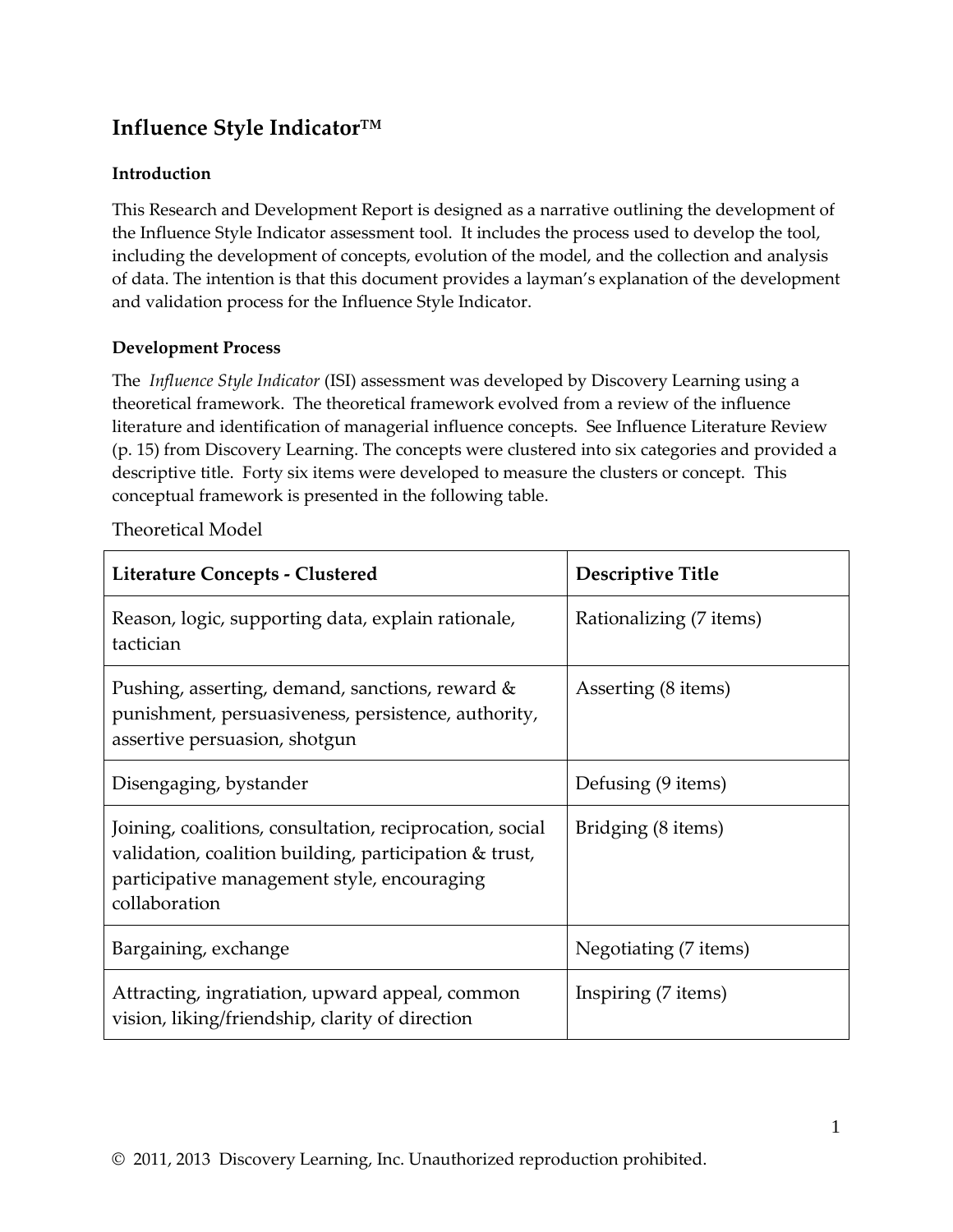#### **Item and Scale Identification**

The initial analyses were conducted on a sample of 294 surveys. We first examined the distributions of the 46 items and identified 14 items with very little variability, i.e., greater than 80% of respondents rated the item *often* or *very often* (see Table 1). We then calculated Cronbach's alpha for the overall scale and for each conceptual area (subscale). Alphas were above the generally accepted standard of .85 for the overall scale and for half of the subscales. Bridging ( $\alpha$  = .82), Negotiating ( $\alpha$  = .78), and Defusing ( $\alpha$  = .67) fell below .85 (see Table 2).

Finally, we performed a factor analysis with varimax rotation. The four subscales of Rationalizing, Asserting, Bridging and Inspiring held up very well with the factor analysis. The subscale of Negotiating held together fairly well but two items within this subscale did not load on any factor. The Defusing subscale was not supported by the factor analysis: 4 of its items loaded with Bridging and 5 of its items did not load on any factor (see Table 3).

Using the information from the factor analysis, Cronbach's alphas, and item distributions, the assessment was reduced to 30 items within 5 subscales (eliminated Defusing). Each subscale had 6 items so subscale scores could range from 6 to 30. Cronbach's alphas on the 30-item assessment ranged from .77 to .88 (see Table 4). The factor analysis was clean with all items loading in their assigned subscale except for 2 items in the Negotiating subscale that did not load on any factor (see Table 5).

From this 5-subscale, 30-item version, 4 items were randomly selected from each of the 5 subscales, leaving a total of 20 items which were used for a forced-choice version of the instrument. Cronbach's alphas on this 20-item version ranged from .76 to .83 (see Table 6). Correlations between the 20-item and 30-item versions were extremely high: Pearson's r between the overall scales was .97 and the correlations between corresponding subscales ranged from .93 to .97 (see Table 7).

#### **Conversion to Force-Choice Assessment**

The research to identify items and constructs used a Likert Scale (1-5). Twenty items (twenty item version) were identified with four loading on each of the five influence constructs, as described above. To create a style or preference assessment the items were converted from the Likert Scale version of the assessment to a forced-choice assessment. The forced-choice version of the instrument consisted of pairs of items (a vs. b). Each of the four items from each subscale was randomly paired with one of the four items from each of the other subscales. This produces an equal opportunity to select each of the influence styles. This yielded a 40-item forced-choice instrument. Each construct is presented for selection sixteen times so subscale or construct scores could range from 0 to 16. See final pages of Appendix A for the 40-item forcedchoice instrument.

The forced-choice assessment has some advantages. Since the assessment is measuring preference, it creates a clearer pronouncement of preference if and when a style preference exist.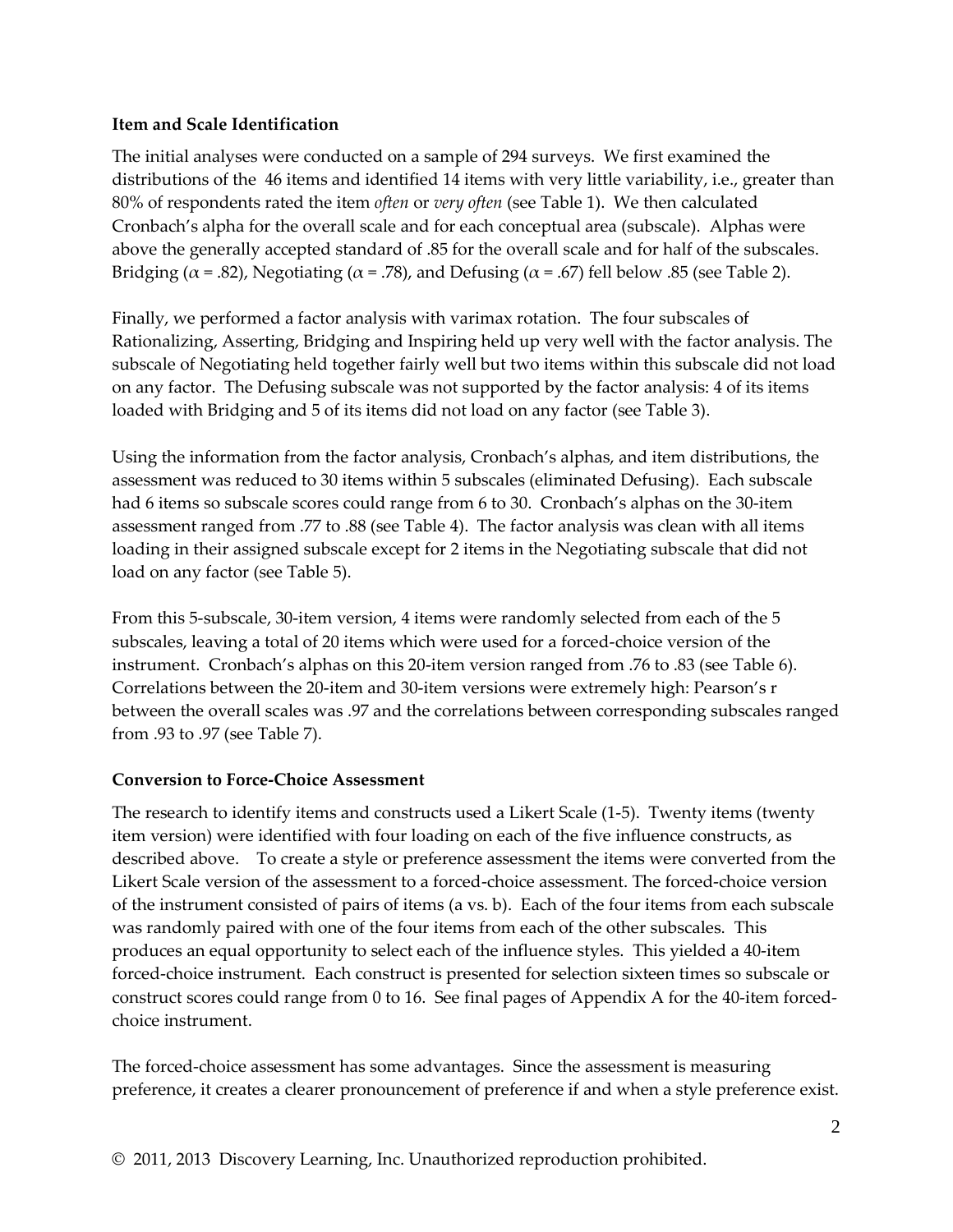If there is no preference among the five constructs then that will also be revealed. This is not an assessment of how well an individual thinks he/she performs each of the five constructs, but a measure of preference. With the Likert Scale assessment individuals can rate themselves as preferring all five constructs without having to select their preferences. A forced-choice assessment provides a more pronounced picture of preferences if and when they exist.

#### **Frequency Distributions**

Frequency of preference was calculated for the 5 subscales. Frequency of preference shows the frequency with which various strengths of preference occur across all subscales. Each scale has the potential for being scored between 0 and 16. A score of 16 represents the strongest possible preference (see Table 8).

#### **Gender Differences**

Gender preference was explored on a sample of 4,447 people. This sample represented 1,994 females and 2,452 males. This preference was measured by calculating the mean score for the 5 scales for men and women (see Table 9). Men show a significantly stronger preference for Rationalizing and Asserting while women show a significantly stronger preference for Negotiating, Inspiring and Bridging.

#### **Test-Retest Validity**

Test-Retest Reliability was measured for 45 ISI respondents who took the survey a second time between six weeks and three months of their initial ISI administration. This data was collected between June 2011 and August 2012. All five influence constructs proved to be valid over time with Pearson r's ranging from .54 to .72 (see Table 10).

#### **Concurrent Validity**

Three measures were used for concurrent validity. The first comparison was with two internal items that were randomly dropped from each ISI category to shorten the assessment from 30 to 20 items. Next each of the five ISI categories was compared to Change Style Indicator (CSI) and Myers Briggs Type Indicator (MBTI).

**Using internal items** - Ten items, two for each style, were dropped from the survey to shorten the number of survey items from 30 to 20. The ten dropped items were selected randomly. The correlations between two dropped items from each influence style were compared with the four retained items for each influence style as a measure of concurrent validity.

For Rationalizing (Table 11), Asserting (Table 12), and Inspiring (Table 15), there are moderate to fairly high item correlations between the retained and non-retained items. Basically, the nonretained items are fairly closely associated with the retained items.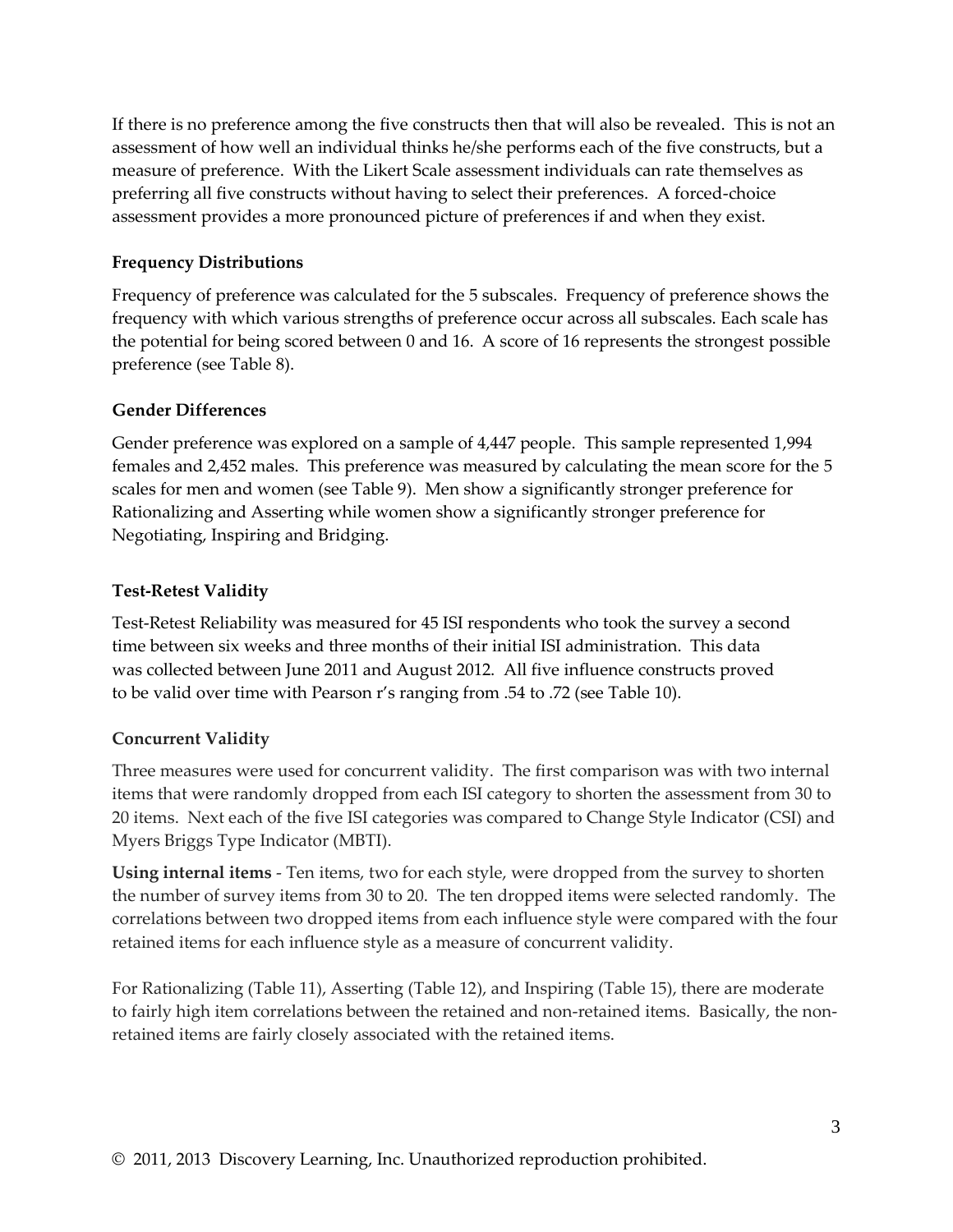For Negotiating (Table 13), the correlations with Item #16 (dropped) are not that great, except for its correlations with item #18.

For Bridging (Table 14), all the correlations are moderate except for the correlation of item #29 (retained) with #26 (dropped) which is low.

In general, one might conclude that the choice of non-retained items was random, i.e., not selected because they weren't "as good" as the other items. This random selection supports the use of psychometric properties calculated on the 30-item instrument with the 20-item instrument.

**Using Change Style Indicator** – Table 16 displays the average ISI scores across the five scales for Change Style Indicator styles; Conservers, Pragmatist, and Originators. Conservers are significantly more likely to use Rationalizing than Originators. Conservers are significantly less likely to use Asserting than either Pragmatist or Originators. Originators are significantly more likely to use Inspiring than Pragmatist or Conservers.

**Using Myers Briggs Type Indicator** – Tables 17 displays the significant relationships between ISI styles and MBTI preferences. Sensors, thinkers and judgers are more likely to score significantly higher on Rationalizing than Intuitives, Feelers and Perceivers. Extroverts are likely to score significantly higher on Asserting than Introverts. Intuitives are more likely to score significantly higher on Inspiring than Sensors.

#### **Percentile Comparisons and Normative Data**

The current ISI norms are based on 6,404 individuals who completed the assessment. Eighty one nationalities are represented in the norms and 73% of the individuals represented are from the United States. Table 18 displays the average score, standard deviation and the  $25<sup>th</sup>$ ,  $50<sup>th</sup>$  and  $75<sup>th</sup>$  percentiles scores for each of the five influence styles. Bridging is the most preferred of the influence styles and negotiating is the least preferred style. Therefore, each of the five styles has its own norms.

#### **Subscale Differences by Nationality**

Eighty one nationalities are represented in the norms and 73% of the individuals represented are from the United States. Four countries has sufficient data to analyze and compare against each other; Canada, India, Singapore and the United States. ANOVAs produced significant multivariate analyses of variance (MANOVA) -- the specific ANOVA results for Nationality are shown in Table 19 with explanation of the specific group differences. Singapore is significantly higher on Rationalizing than Canada, India and the United States. The United States is significantly higher on Asserting than Canada and Singapore. India is significantly higher on Negotiating than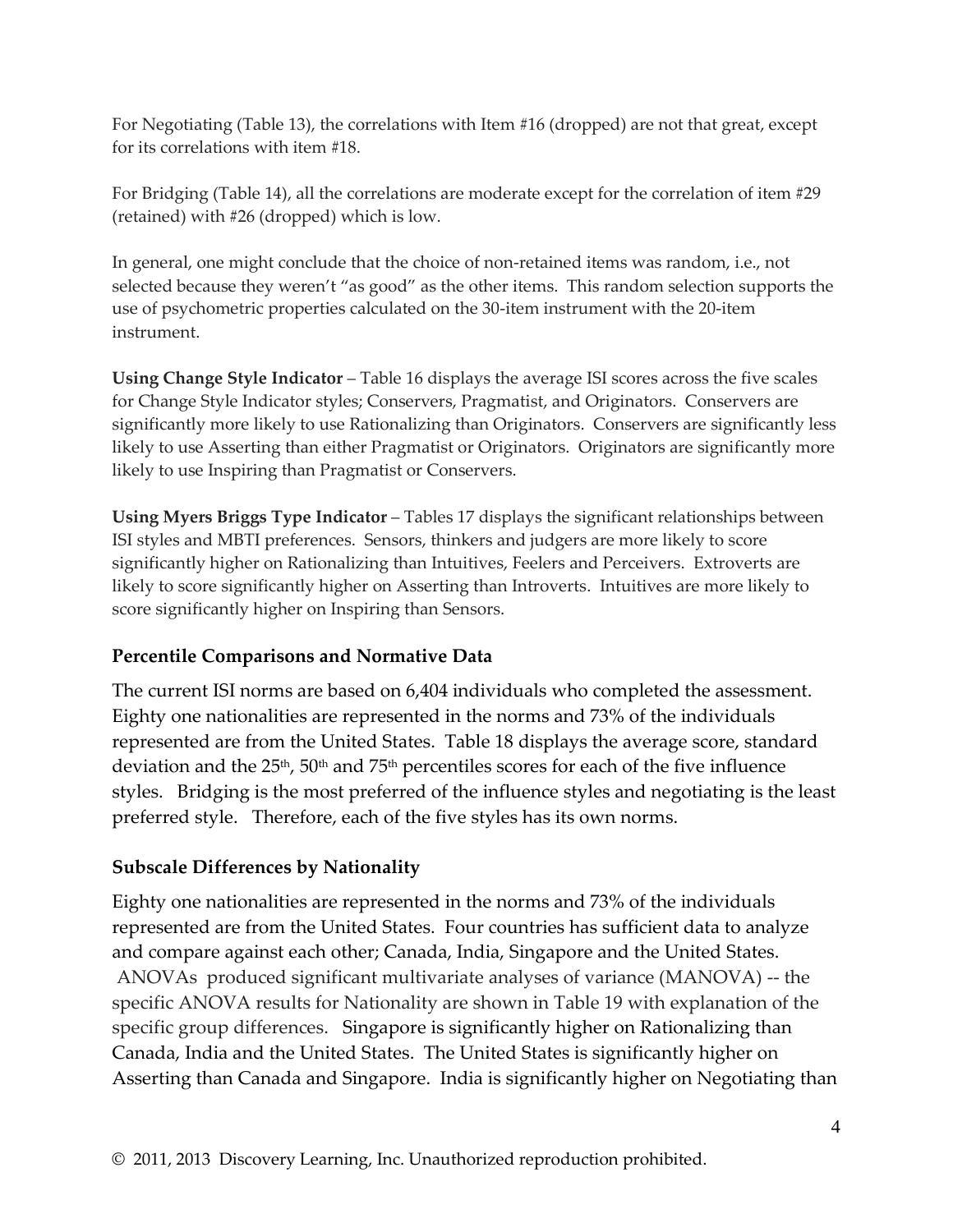the United States, Canada and Singapore. Singapore is significantly higher on Negotiating than the United States. Canada and India are significantly higher on Inspiring than the United States and Singapore. The United States is significantly higher on Inspiring than Singapore. With Bridging there are not significant differences among these four countries.

#### **Normative Data by Nationality**

Tables 20-23 displays normative data for Canada (20), India (21), Singapore (22) and the United States (23). These are the four countries for which sufficient data exists to calculate norms. This will be updated as more data is collected.

#### **Subscale Differences within the United States**

United States participants were segmented by ancestry; European American, African American, and Hispanic/Latino American. These were the only three ancestry groups with sufficient data for analysis. ANOVAs produced significant multivariate analyses of variance (MANOVA). The specific ANOVA results for US ancestry are shown in Table 24 with explanation of the specific group differences. European Americans score significantly higher on Rationalizing than African Americans. African Americans score significantly higher on Bridging than European Americans.

#### **Subscale Differences by Age Groups**

The data was analyzed by age groups; 20-29, 30-39, 40-49, 50-59 and 60 and over. ANOVAs produced significant multivariate analyses of variance (MANOVA) -- the specific ANOVA results for age groups are shown in Table 25 with explanation of the specific group differences. 60 and over are significantly lower on Rationalizing than 20-29, 30-39 and 40-49. 50-59 are significantly lower on Rationalizing than 30-39 and 40- 49. 20-29 is significantly lower on Asserting than 40-49. 20-29 is significantly higher on Negotiating than 40-49. 50-59 and 60 and over are significantly higher on Inspiring than 30-39 and 40-49. 50-59 and 60 and over are significantly higher on Bridging than 30-39 and 40-49.

Note for future research: For Bridging, the 60 and over group is not significantly different (higher) from any other most likely because the N for that group is so small. The is probably also the reason that 20-29 is not significantly different (lower) than any other age group for Asserting. As more data is collect this will be revisited.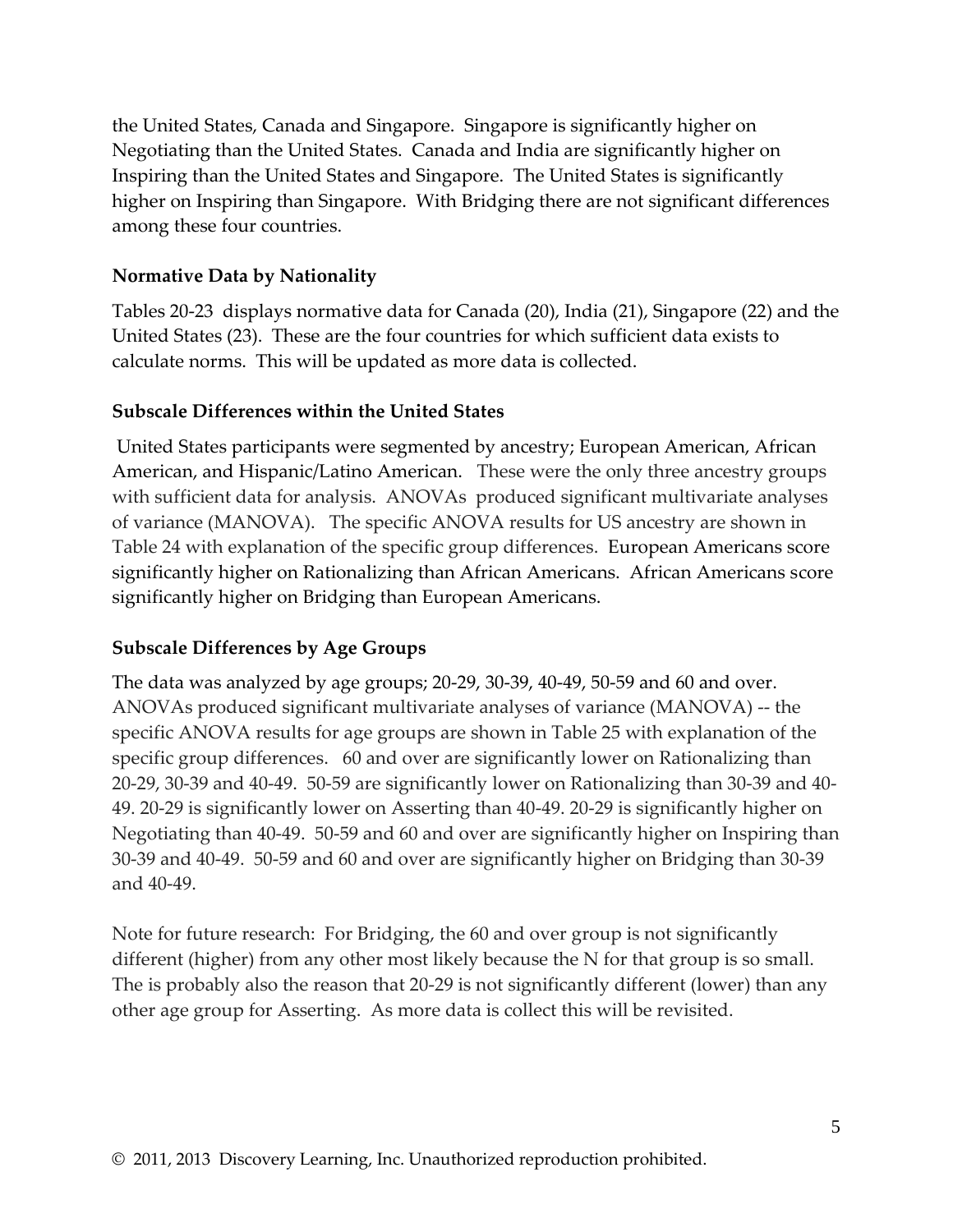## **Influence Style Indicator:**

## **Items with Little Variability**

| Subscale      | Item                                             | % Rated Often or<br>Very Often |
|---------------|--------------------------------------------------|--------------------------------|
|               | #1 - use logic to support point of view          | 87%                            |
|               | #2 - suggest logical solutions to problems       | 87%                            |
|               | #3 - present rational arguments                  | 78%                            |
|               | #4 - rely on facts to convince others            | 66%                            |
| Rationalizing | #5 - use rational arguments to support position  | 79%                            |
|               | #6 - organize presentations using solid logic    | 65%                            |
|               | #7 - use data to support arguments               | 61%                            |
|               | #8 - point out fallacies in people's arguments   | 30%                            |
|               | #9 – make sure others understand my view         | 68%                            |
|               | #10 – put forward my ideas even if unpopular     | 57%                            |
|               | #11 - challenge ideas/suggestions if disagree    | 61%                            |
|               | #12 - make sure my position is heard             | 55%                            |
| Asserting     | #13 - push others to discuss disagreement        | 39%                            |
|               | #14 - let people know where I stand              | 49%                            |
|               | #15 – argue strongly when think right            | 66%                            |
|               | #16 - will compromise when necessary             | 72%                            |
|               | #17 - identify points of common interest         | 81%                            |
|               | #18 – make concessions when really important     | 70%                            |
|               | #19 - show people benefit of supporting my ideas | 60%                            |
| Negotiating   | #20 – get support my ideas/offer to help them    | 43%                            |
|               | #21 – bargain to reach agreement when important  | 53%                            |
|               | #22 - make tradeoffs to get things accomplished  | 31%                            |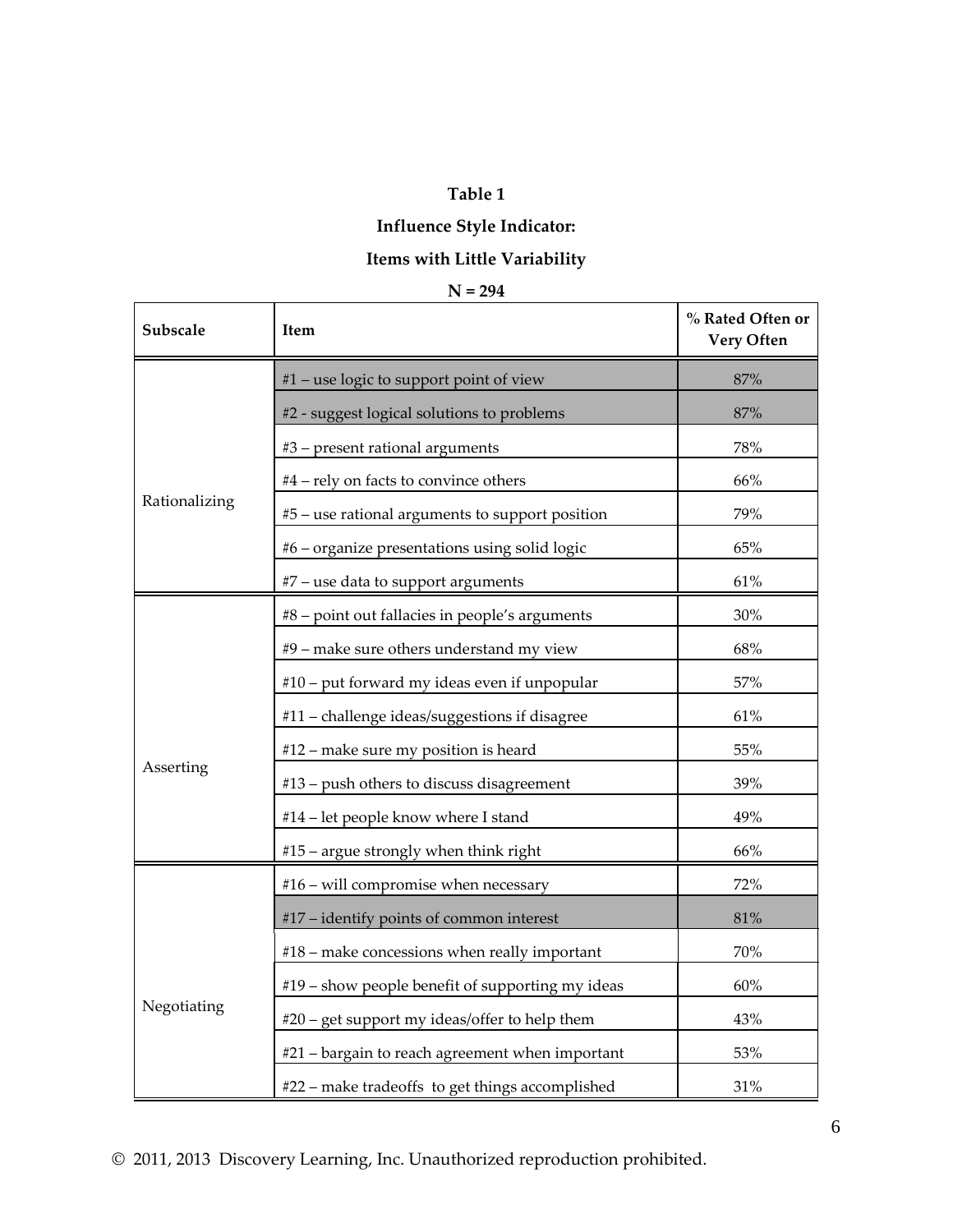| Subscale                               | <b>Item</b>                                        |     |
|----------------------------------------|----------------------------------------------------|-----|
|                                        | #23 - show appreciation for other's issues/needs   | 87% |
|                                        | #24 - connect with others who share my view        | 83% |
|                                        | #25 - acknowledge needs/concerns of others         | 80% |
|                                        | #26 – share my motives to gain support             | 73% |
| <b>Bridging</b>                        | #27 - like to reach mutual agreement               | 86% |
|                                        | #28 - work hard to establish climate of trust      | 93% |
|                                        | #29 - listen carefully to what others say          | 83% |
|                                        | #30 - give people credit for their ideas           | 82% |
|                                        | #31 - use stories/anecdotes to support my case     | 62% |
|                                        | #32 – like to focus on bigger picture              | 84% |
| #33 - enthusiastic presenting my ideas |                                                    | 84% |
|                                        | #34 – appeal to people's hopes/dreams              | 49% |
|                                        | #35 - help others see exciting possibilities       | 68% |
| Inspiring                              | #36 - help people see the common good              | 80% |
|                                        | #37 - communicate my vision for best outcome       | 82% |
|                                        | #38 - delay discussing contentious issues          | 56% |
|                                        | #39 - reduce tension by changing subject           | 21% |
|                                        | #40 - inject humor into disagreement               | 52% |
|                                        | #41 - patient & calm in tense situations           | 54% |
|                                        | #42 - take timeout from disagreement               | 44% |
| Defusing                               | #43 - prefer avoid nonproductive discussions       | 64% |
|                                        | #44 – take time to think about other's suggestions | 63% |
|                                        | #45 - alter my position to avoid blow up           | 18% |
|                                        | #46 - mediate when others in heated disagreement   | 56% |

Little variability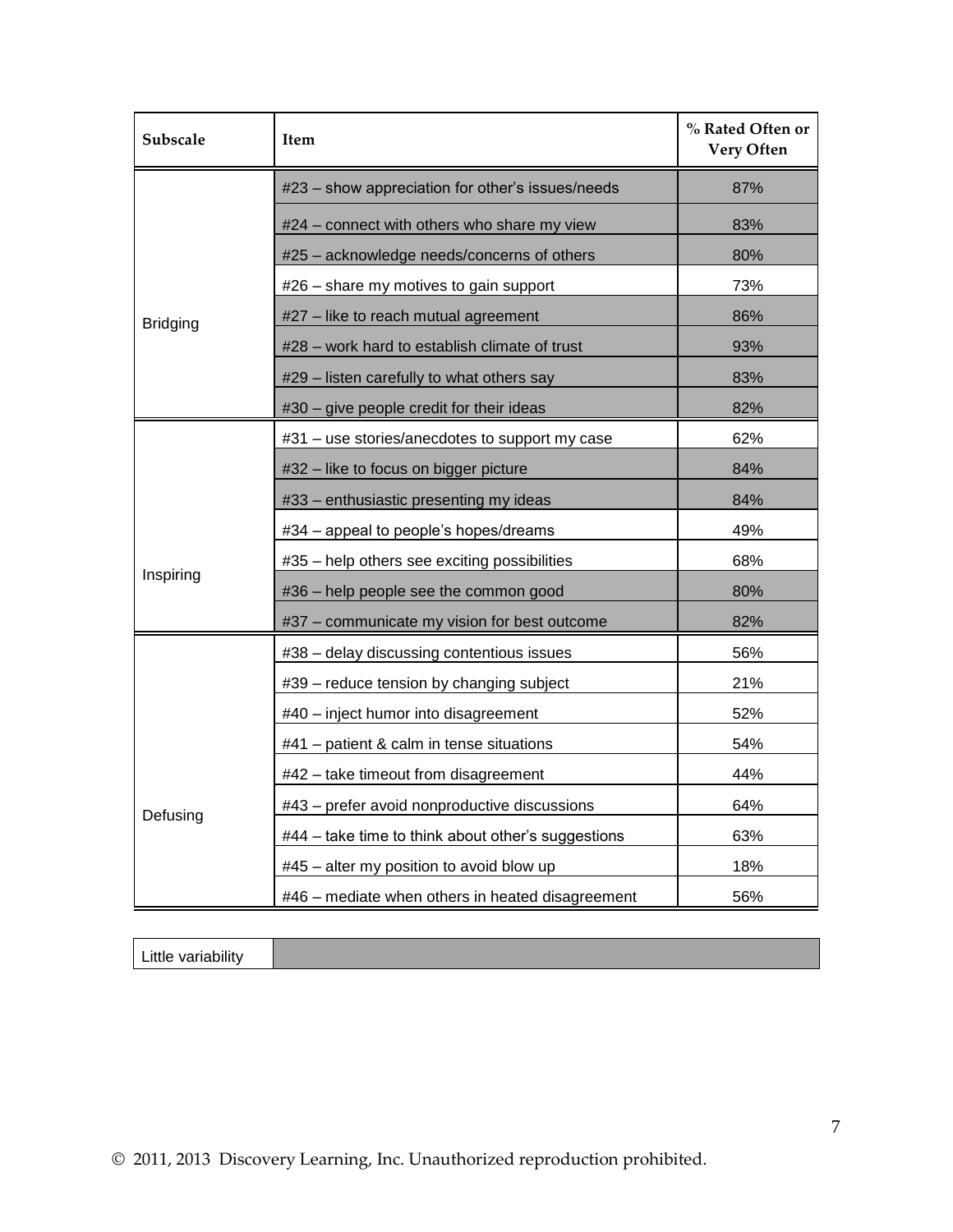## **Influence Style Indicator:**

#### **Cronbach's Alphas for Original Scale**

#### **N = 294**

| <b>Scale/Category</b> | # Items | Alpha |
|-----------------------|---------|-------|
|                       |         |       |
| <b>Overall Scale</b>  | 46      | .91   |
| Rationalizing         | 7       | .89   |
| Asserting             | 8       | .86   |
| Negotiating           | 7       | .78   |
| Bridging              | 8       | .82   |
| Inspiring             | 7       | .86   |
| Defusing              | 9       | .67   |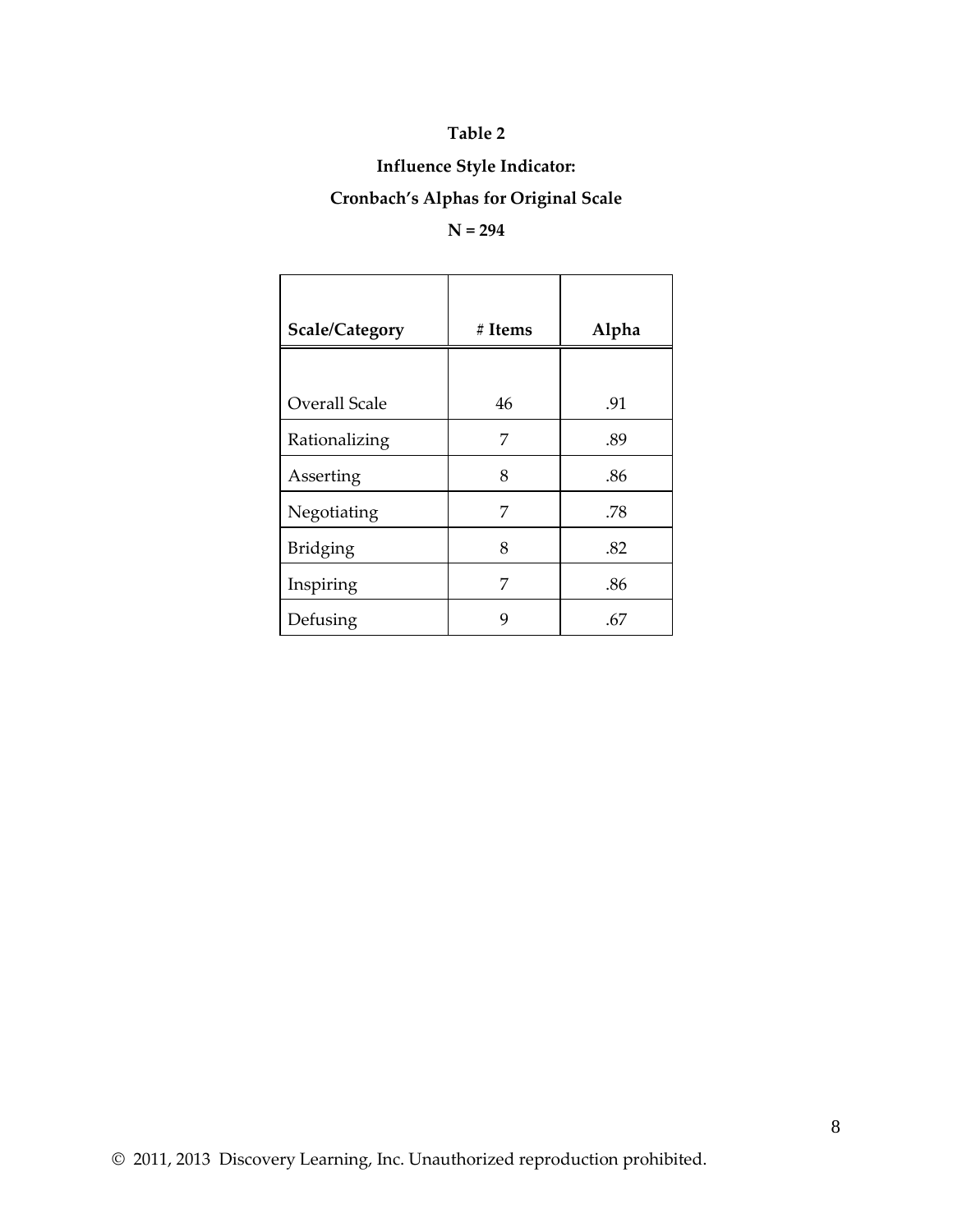#### **Influence Style Indicator:**

## **Factor Analysis with Varimax Rotation for Original Scale**

#### **N = 294**

|                                         |                                                    | Factor |    |        |       |    |
|-----------------------------------------|----------------------------------------------------|--------|----|--------|-------|----|
| Subscale                                | Item                                               | #1     | #2 | #3     | # $4$ | #5 |
|                                         | #1 – use logic to support point of view            |        | XX |        |       |    |
|                                         | #2 - suggest logical solutions to problems         |        | XX |        |       |    |
|                                         | #3 - present rational arguments                    |        | XX |        |       |    |
|                                         | #4 – rely on facts to convince others              |        | XX |        |       |    |
| Rationalizing                           | #5 – use rational arguments to support<br>position |        | XX |        |       |    |
|                                         | #6 - organize presentations using solid<br>logic   |        | XX |        |       |    |
|                                         | #7 - use data to support arguments                 |        | XX |        |       |    |
|                                         | #8 – point out fallacies in people's<br>arguments  |        |    | $\chi$ |       |    |
|                                         | #9 – make sure others understand my<br>view        |        |    | X      |       |    |
|                                         | #10 – put forward my ideas even if<br>unpopular    |        |    | XX     |       |    |
| Asserting                               | #11 - challenge ideas/suggestions if<br>disagree   |        |    | XX     |       |    |
|                                         | #12 – make sure my position is heard               |        |    | XX     |       |    |
|                                         | #13 - push others to discuss disagreement          |        |    | XX     |       |    |
|                                         | #14 – let people know where I stand                |        |    | XX     |       |    |
| $#15$ – argue strongly when think right |                                                    |        |    | XX     |       |    |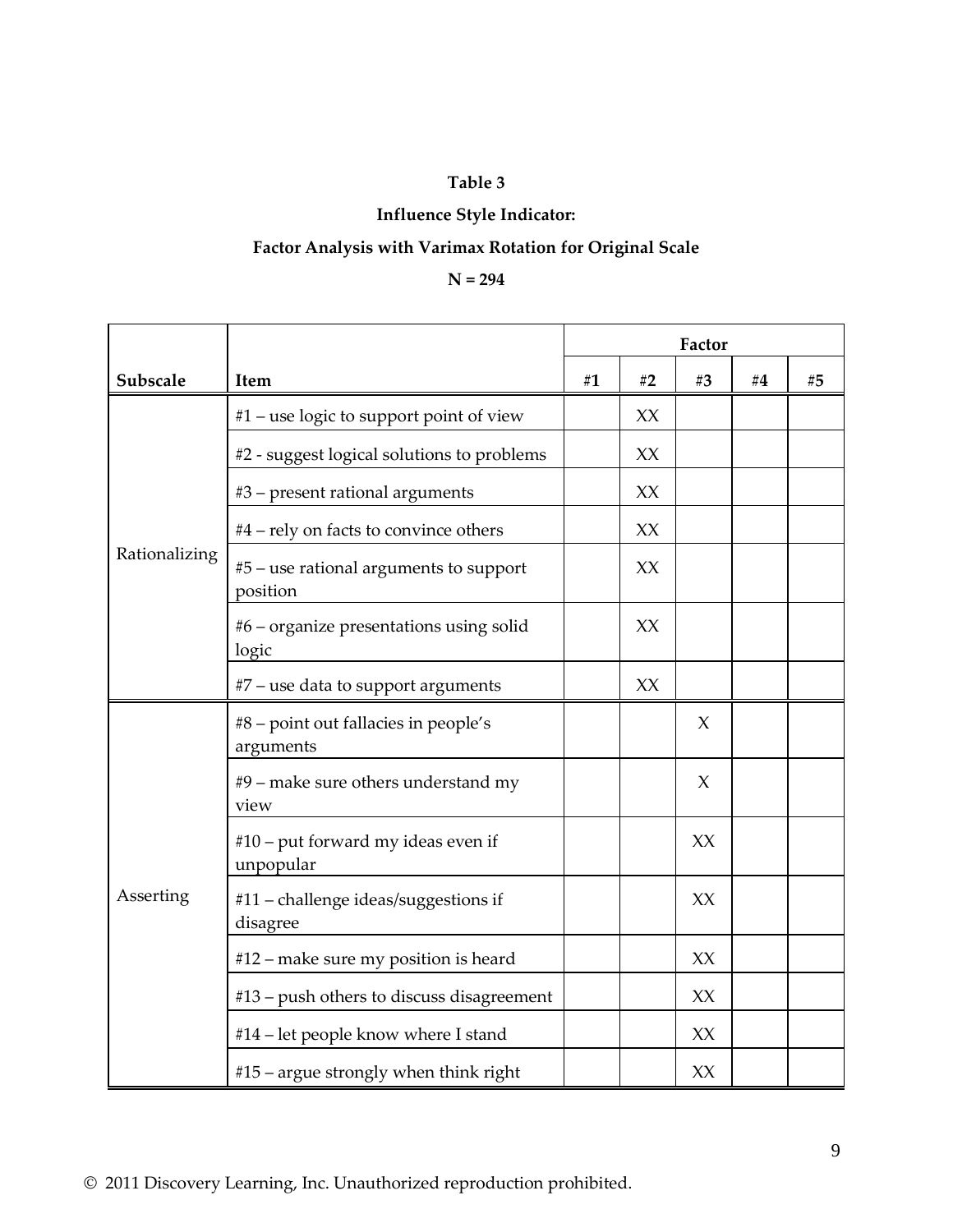|                 |                                                     | Factor |    |    |       |    |
|-----------------|-----------------------------------------------------|--------|----|----|-------|----|
| Subscale        | Item                                                | #1     | #2 | #3 | # $4$ | #5 |
|                 | $#16$ – will compromise when necessary              |        |    |    |       |    |
|                 | #17 – identify points of common interest            | X      |    |    |       |    |
|                 | $#18$ – make concessions when really<br>important   |        |    |    |       | X  |
| Negotiating     | #19 – show people benefit of supporting<br>my ideas |        |    |    |       |    |
|                 | #20 – get support my ideas/offer to help<br>them    |        |    |    |       | XX |
|                 | #21 – bargain to reach agreement when<br>important  |        |    |    |       | XX |
|                 | #22 – make tradeoffs to get things<br>accomplished  |        |    |    |       | XX |
|                 | #23 – show appreciation for other's<br>issues/needs | X      |    |    |       |    |
|                 | #24 – connect with others who share my<br>view      |        |    |    |       |    |
| <b>Bridging</b> | #25 – acknowledge needs/concerns of<br>others       | XX     |    |    |       |    |
|                 | #26 – share my motives to gain support              | X      |    |    |       |    |
|                 | #27 – like to reach mutual agreement                | X      |    |    |       |    |
|                 | #28 - work hard to establish climate of<br>trust    | XX     |    |    |       |    |
|                 | #29 – listen carefully to what others say           | XX     |    |    |       |    |
|                 | #30 - give people credit for their ideas            | X      |    |    |       |    |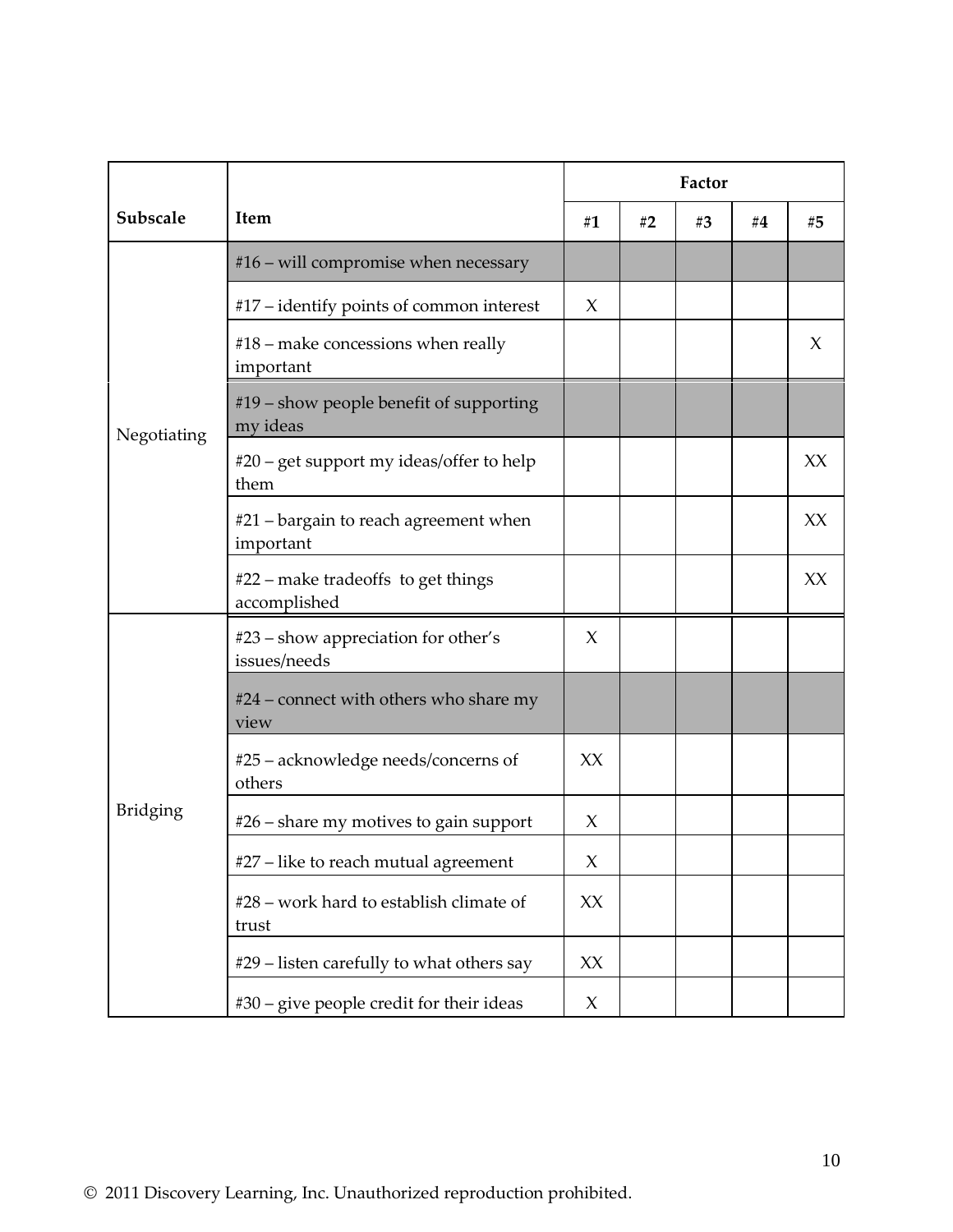|           |                                                       |        | Factor |    |    |    |  |
|-----------|-------------------------------------------------------|--------|--------|----|----|----|--|
| Subscale  | Item                                                  | #1     | #2     | #3 | #4 | #5 |  |
|           | #31 – use stories/anecdotes to support my<br>case     |        |        |    | X  |    |  |
|           | #32 – like to focus on bigger picture                 |        |        |    | X  |    |  |
|           | #33 - enthusiastic presenting my ideas                |        |        |    | XX |    |  |
| Inspiring | #34 – appeal to people's hopes/dreams                 |        |        |    | XX |    |  |
|           | #35 – help others see exciting possibilities          |        |        |    | XX |    |  |
|           | #36 – help people see the common good                 | X      |        |    |    |    |  |
|           | #37 – communicate my vision for best<br>outcome       |        |        |    | XX |    |  |
|           | #38 - delay discussing contentious issues             |        |        |    |    |    |  |
|           | #39 – reduce tension by changing subject              |        |        |    |    |    |  |
|           | #40 - inject humor into disagreement                  |        |        |    |    |    |  |
|           | #41 – patient & calm in tense situations              | X      |        |    |    |    |  |
|           | #42 - take timeout from disagreement                  | $\chi$ |        |    |    |    |  |
| Defusing  | #43 - prefer avoid nonproductive<br>discussions       |        |        |    |    |    |  |
|           | #44 – take time to think about other's<br>suggestions | $\chi$ |        |    |    |    |  |
|           | #45 – alter my position to avoid blow up              |        |        |    |    |    |  |
|           | #46 – mediate when others in<br>disagreement          | X      |        |    |    |    |  |

 $XX =$  factor loading .60 or higher  $X =$  factor loading .40 - .59

Highlighted items did not load on any factor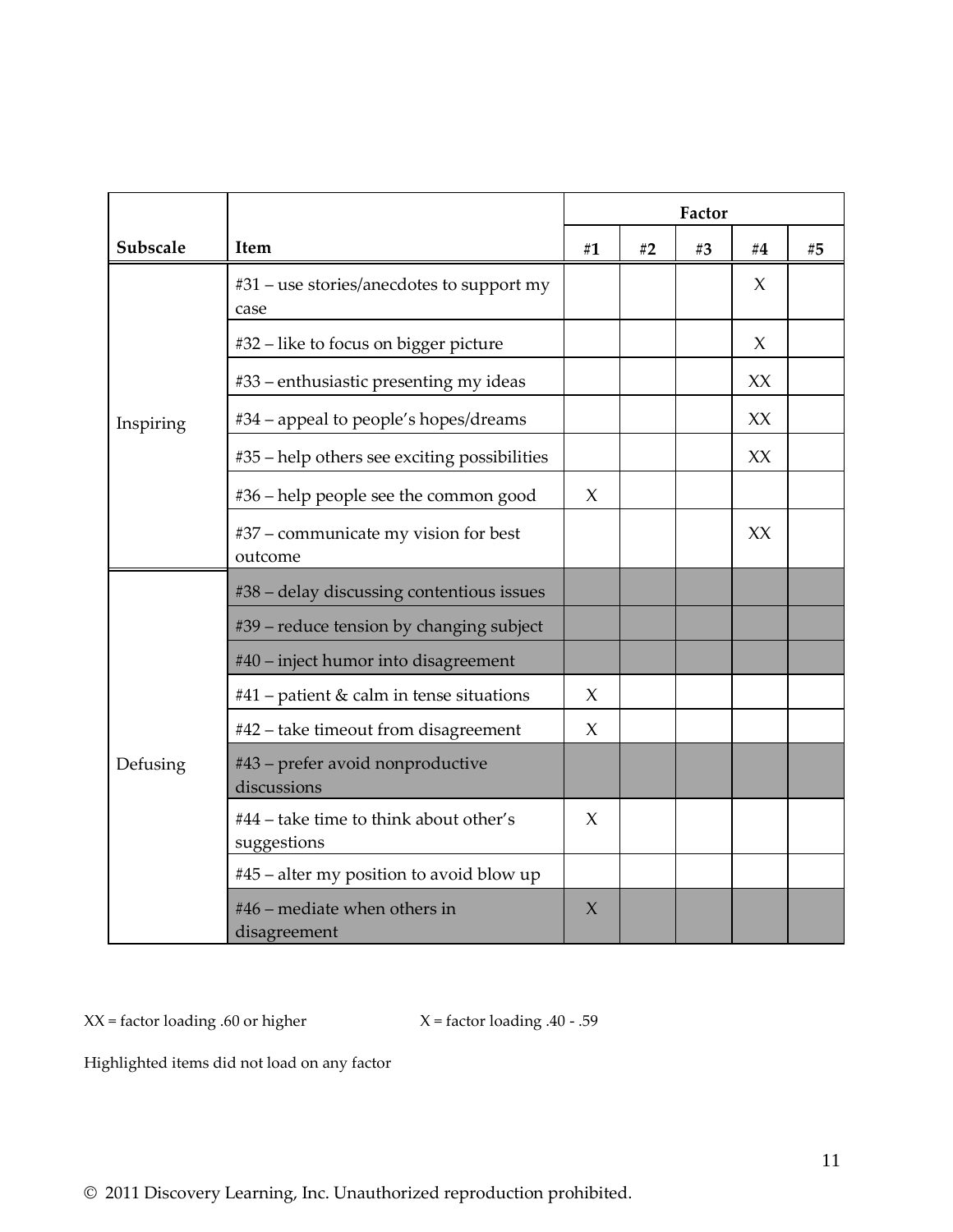#### **Influence Style Indicator:**

## **Cronbach's Alphas for Scale With 30 Items**

#### **N = 294**

| <b>Scale/Category</b> | # Items | Alpha |
|-----------------------|---------|-------|
|                       |         |       |
| Overall Scale         | 30      | .89   |
| Rationalizing         | 6       | .88   |
| Asserting             | 6       | .85   |
| Negotiating           | 6       | .77   |
| <b>Bridging</b>       | 6       | .79   |
| Inspiring             | 6       | .84   |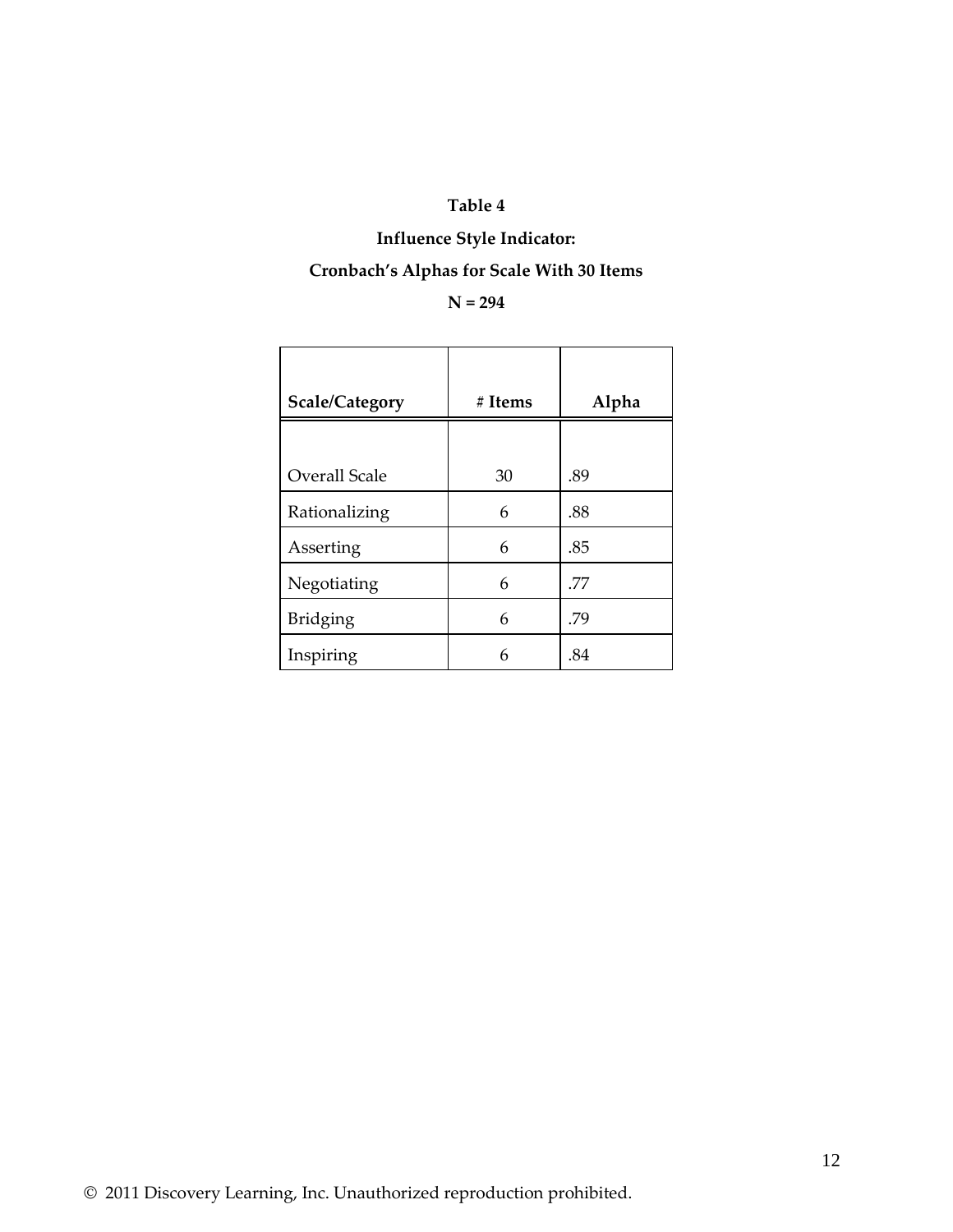## **Influence Style Indicator: Factor Analysis with Varimax Rotation For Scale With 30 Items**

#### **N = 294**

|               |                                                     | Factor |    |    |    |        |
|---------------|-----------------------------------------------------|--------|----|----|----|--------|
| Subscale      | Item                                                | #1     | #2 | #3 | #4 | #5     |
|               | #1 – use logic to support point of view             | XX     |    |    |    |        |
|               | #2 - suggest logical solutions to problems          | XX     |    |    |    |        |
|               | #3 - present rational arguments                     | XX     |    |    |    |        |
| Rationalizing | #4 - rely on facts to convince others               | XX     |    |    |    |        |
|               | #5 - use rational arguments to support<br>position  | XX     |    |    |    |        |
|               | #6 – organize presentations using solid logic       | XX     |    |    |    |        |
|               | #10 - put forward my ideas even if unpopular        |        | XX |    |    |        |
|               | #11 - challenge ideas/suggestions if disagree       |        | XX |    |    |        |
|               | #12 - make sure my position is heard                |        | XX |    |    |        |
| Asserting     | #13 – push others to discuss disagreement           |        | XX |    |    |        |
|               | #14 - let people know where I stand                 |        | XX |    |    |        |
|               | #15 - argue strongly when think right               |        | XX |    |    |        |
|               | #16 - will compromise when necessary                |        |    |    |    |        |
|               | #18 - make concessions when really important        |        |    |    |    | $\chi$ |
| Negotiating   | #19 - show people benefit of supporting my<br>ideas |        |    |    |    |        |
|               | #20 – get support my ideas/offer to help them       |        |    |    |    | XX     |
|               | #21 – bargain to reach agreement when<br>important  |        |    |    |    | XX     |
|               | #22 - make tradeoffs to get things<br>accomplished  |        |    |    |    | XX     |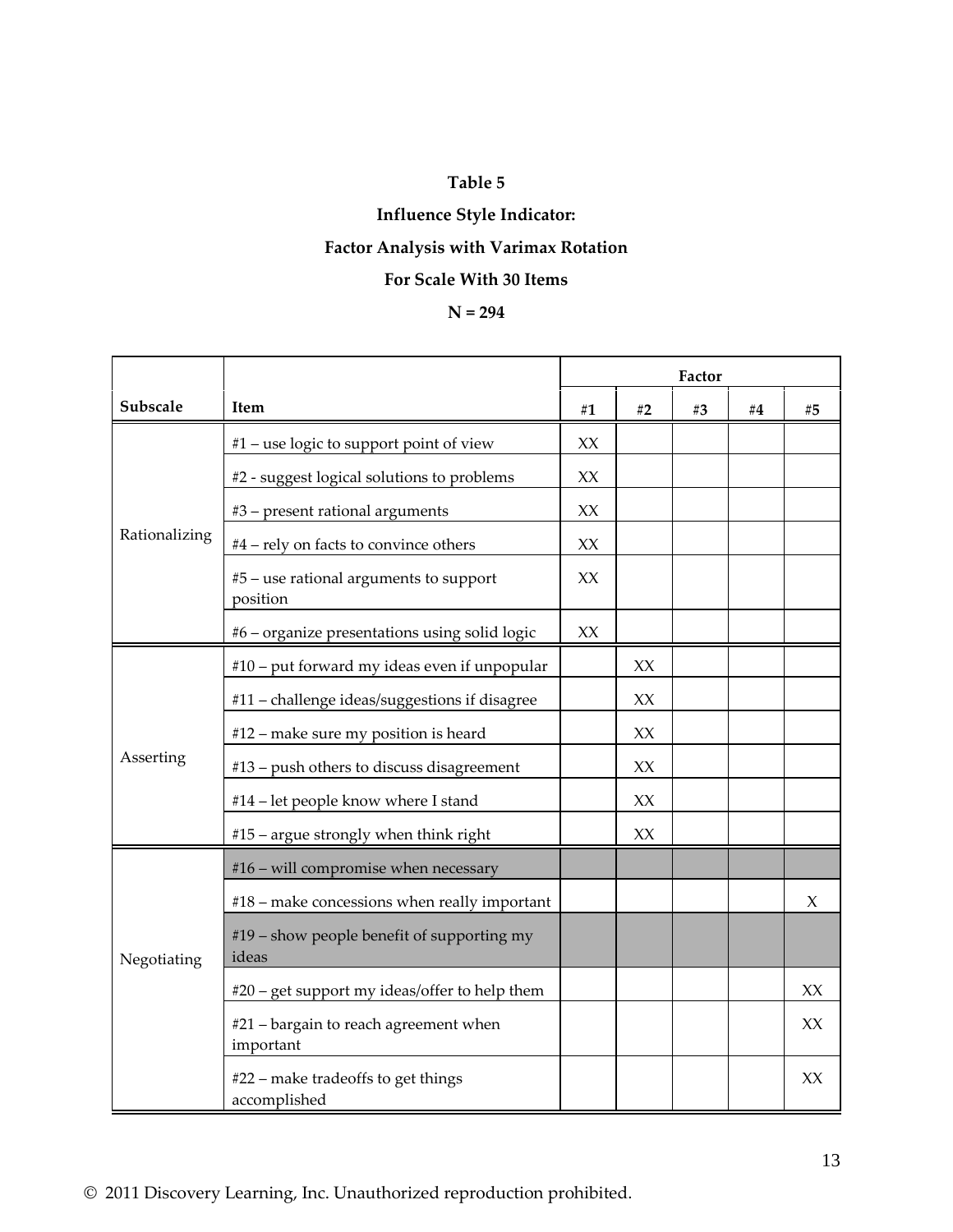|           |                                                     | Factor |    |    |    |    |
|-----------|-----------------------------------------------------|--------|----|----|----|----|
| Subscale  | <b>Item</b>                                         | #1     | #2 | #3 | #4 | #5 |
|           | #23 - show appreciation for other's<br>issues/needs |        |    |    | X  |    |
|           | #25 - acknowledge needs/concerns of others          |        |    |    | XX |    |
| Bridging  | $#26$ – share my motives to gain support            |        |    |    | X  |    |
|           | #27 - like to reach mutual agreement                |        |    |    | XX |    |
|           | #28 - work hard to establish climate of trust       |        |    |    | XX |    |
|           | #29 - listen carefully to what others say           |        |    |    | X  |    |
|           | #31 – use stories/anecdotes to support my case      |        |    | X  |    |    |
|           | #32 – like to focus on bigger picture               |        |    | X  |    |    |
|           | #33 – enthusiastic presenting my ideas              |        |    | XX |    |    |
| Inspiring | #34 - appeal to people's hopes/dreams               |        |    | XX |    |    |
|           | #35 - help others see exciting possibilities        |        |    | XX |    |    |
|           | #37 - communicate my vision for best<br>outcome     |        |    | XX |    |    |

 $XX =$  factor loading .60 or higher  $X =$  factor loading .40 - .59

Highlighted items did not load on any factor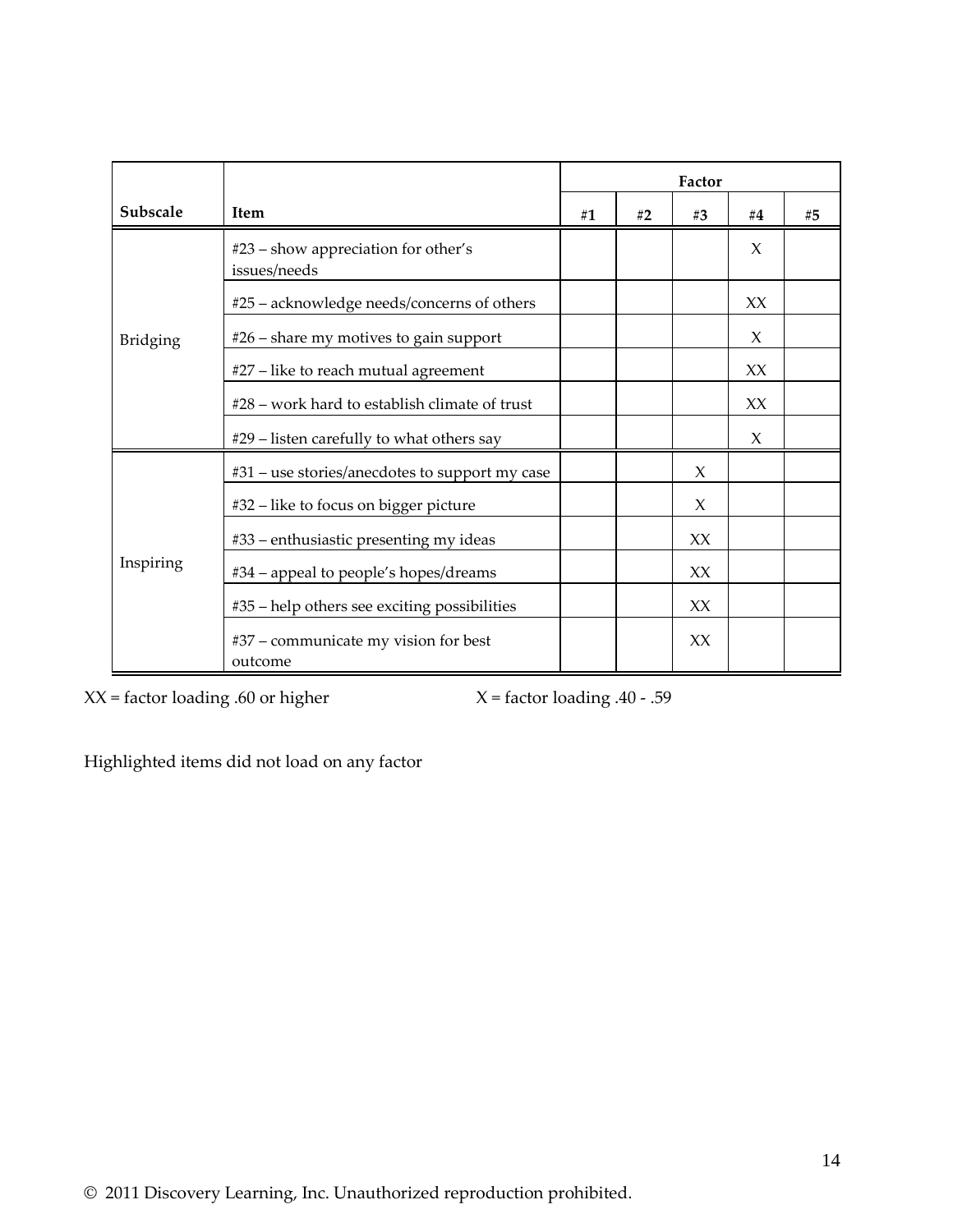#### **Table 6 Influence Style Indicator: Cronbach's Alphas for Scale with 20 Items N = 294**

| Scale/Category       | # Items | Alpha |
|----------------------|---------|-------|
|                      |         |       |
| <b>Overall Scale</b> | 20      | .85   |
| Rationalizing        | 4       | .84   |
| Asserting            | 4       | .82   |
| Negotiating          | 4       | .77   |
| Inspiring            | 4       | .83   |
| <b>Bridging</b>      | 4       | .76   |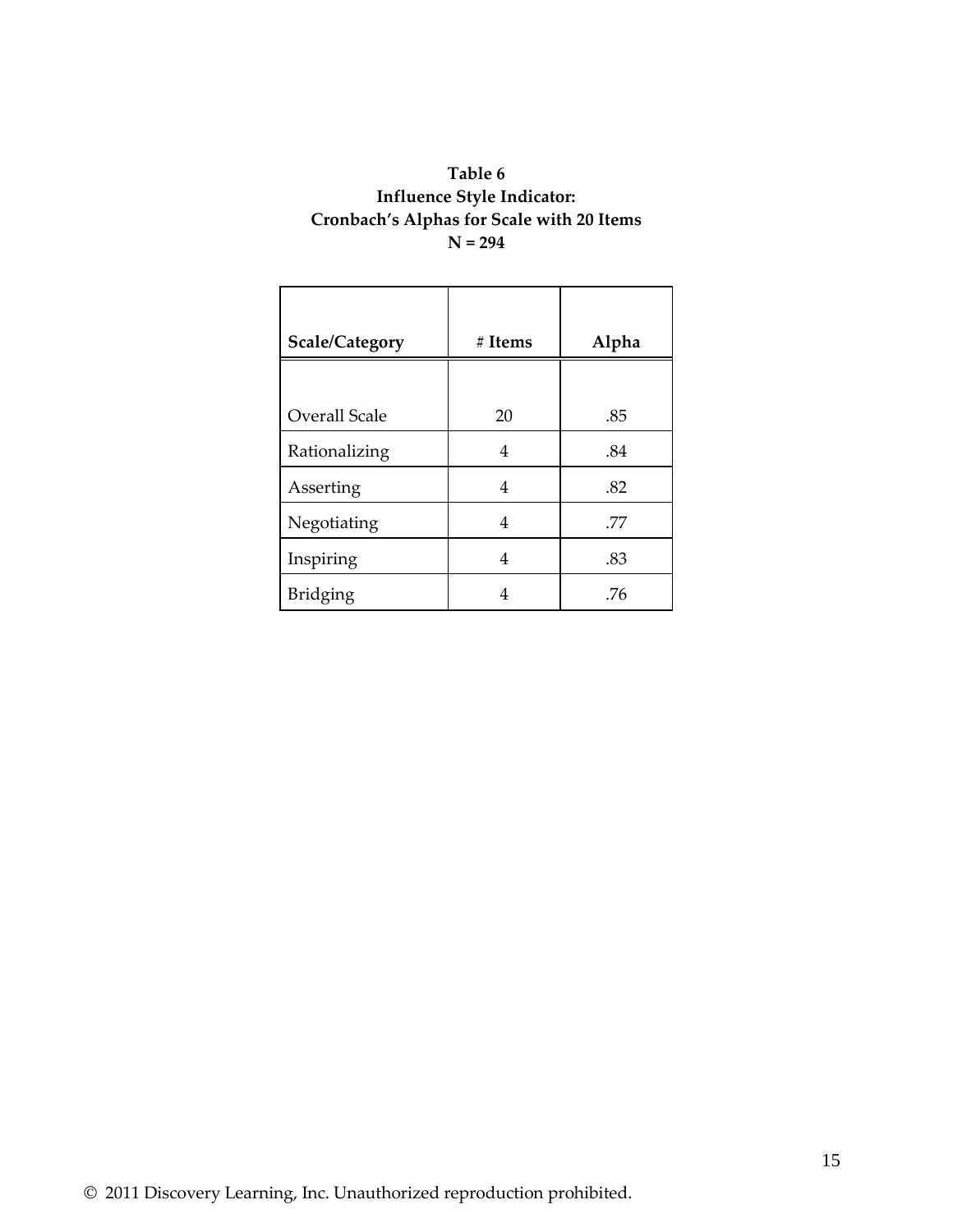#### **Table 7 Influence Style Indicator: Correlations Between 20-item and 30-item Versions N = 294**

|                | Pearson's |
|----------------|-----------|
| Scale/Category | r         |
| Overall Scale  | .97       |
| Rationalizing  | .97       |
| Asserting      | .96       |
| Negotiating    | .95       |
| Inspiring      | .96       |
| Bridging       | .93       |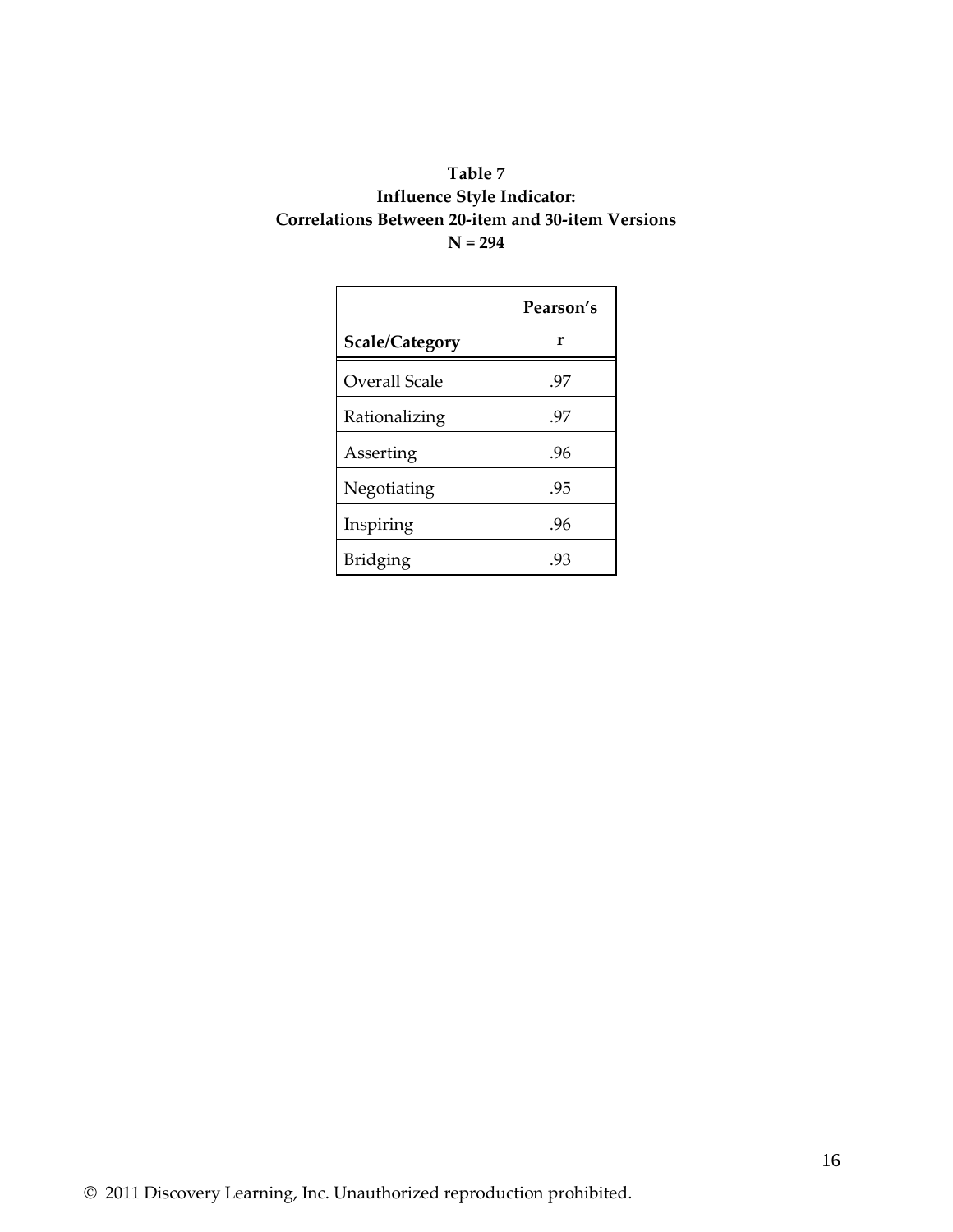#### **Table 8 Influence Style Indicator: Forced Choice Version Frequency of Strength Preference for all 5 Styles N = 320**

| <b>Preference Score</b>           | $-4$ | $5 - 8$ | $9 - 12$ | $13-16$ |
|-----------------------------------|------|---------|----------|---------|
| <b>Frequency of</b><br>Occurrence | 15%  | 40%     | 30%      | 15%     |

#### **Table 9 Influence Style Indicator: Gender Differences by Style**

|                                   | Rationalizing                                    | Asserting                                        | Negotiating                                   | Inspiring                                     | <b>Bridging</b>                               |
|-----------------------------------|--------------------------------------------------|--------------------------------------------------|-----------------------------------------------|-----------------------------------------------|-----------------------------------------------|
| Female $(N=1994)$                 | 8.82                                             | 6.02                                             | 6.00                                          | 7.71                                          | 11.46                                         |
| Males $(N=2453)$                  | 10.09                                            | 6.36                                             | 5.46                                          | 7.05                                          | 11.03                                         |
| Gender Difference                 | P<0.0001                                         | $p=0.0005$                                       | P<0.0001                                      | P<0.0001                                      | P<0.0001                                      |
| Significant<br><b>Differences</b> | Men are<br>significantly<br>higher than<br>women | Men are<br>significantly<br>higher than<br>women | Women are<br>significantly<br>higher than men | Women are<br>significantly<br>higher than men | Women are<br>significantly<br>higher than men |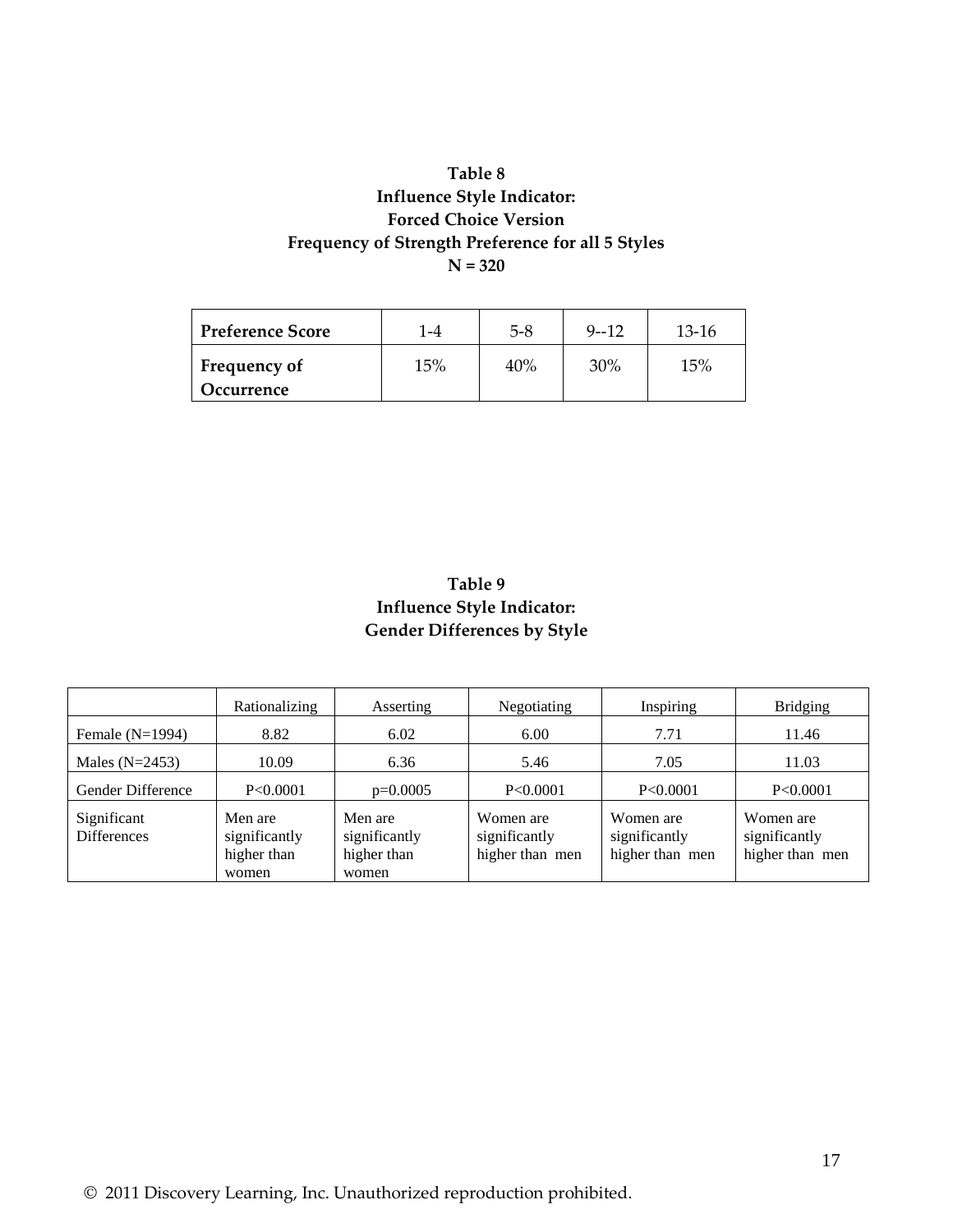#### **Table 10 Influence Style Indicator: Test-Retest Correlations of 20-Item Forced-Choice Version October 2012 N=45**

|                 | Pearson's r |  |
|-----------------|-------------|--|
| Scale/Category  |             |  |
| Rationalizing   | .72         |  |
| Asserting       | .70         |  |
| Negotiating     | .54         |  |
| Inspiring       | .69         |  |
| <b>Bridging</b> | .72         |  |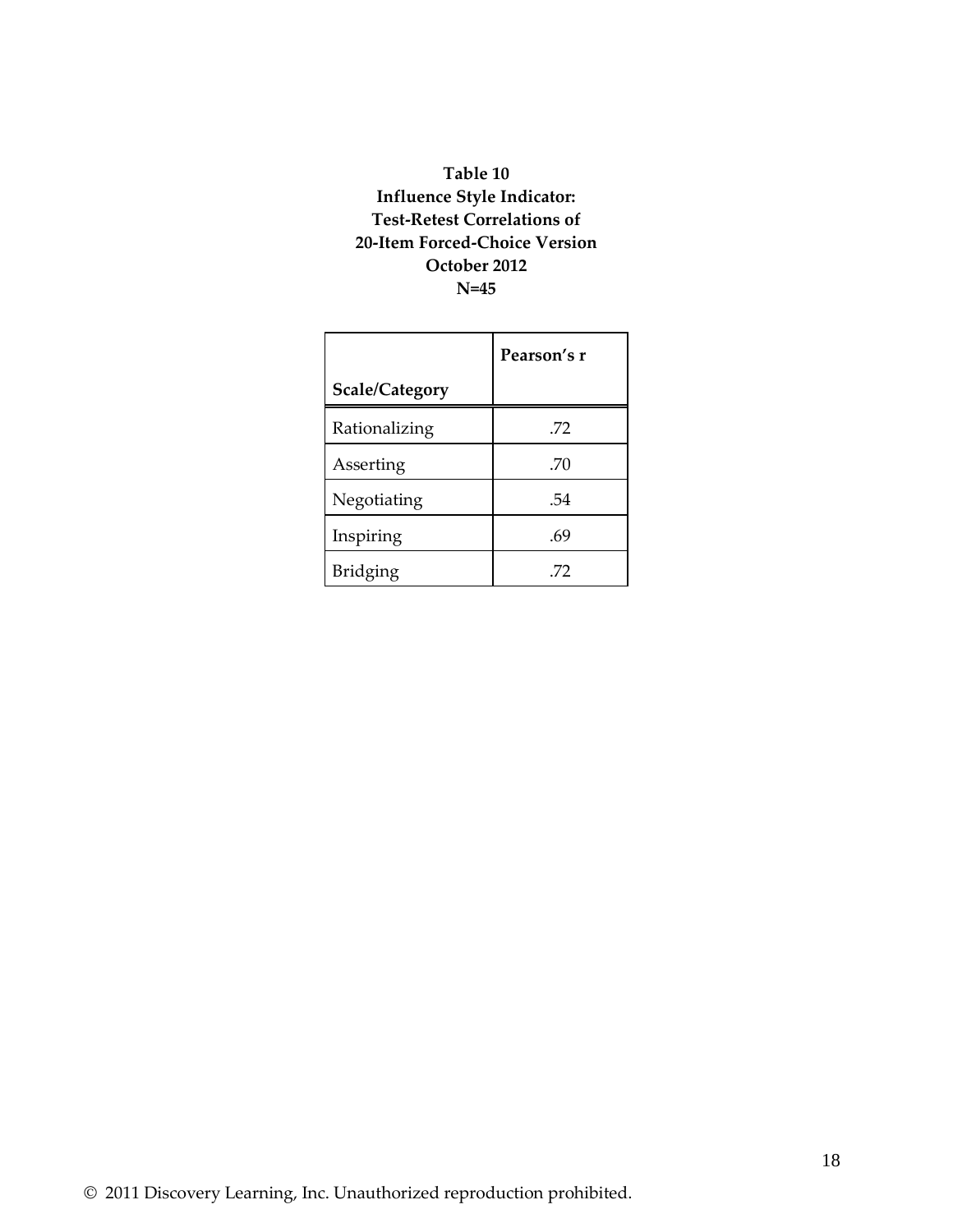#### **Table 11 Pearson Correlations Coefficients of Retained vs. Dropped Items ISI Rationalizing N = 294**

|                                                                 | <b>Dropped</b> |                 |  |
|-----------------------------------------------------------------|----------------|-----------------|--|
| <b>Retained</b>                                                 | <b>IS1</b>     | IS <sub>3</sub> |  |
| IS <sub>2</sub><br>I suggest logical solutions to problems      | 0.67702        | 0.59733         |  |
| IS4<br>I rely on facts to convince others                       | 0.48832        | 0.50317         |  |
| IS <sub>5</sub><br>I use rational arguments support<br>position | 0.57526        | 0.65802         |  |
| <b>IS6</b><br>I organize presentations using solid<br>logic     | 0.53121        | 0.51684         |  |

#### **Table 12 Pearson Correlations Coefficients of Retained vs. Dropped Items ISI Asserting N = 294**

|                                                         | <b>Dropped</b> |             |  |
|---------------------------------------------------------|----------------|-------------|--|
| <b>Retained</b>                                         | <b>IS13</b>    | <b>IS15</b> |  |
| <b>IS10</b><br>I put forward my ideas even unpopular    | 0.44701        | 0.41881     |  |
| <b>IS11</b><br>I challenge ideas/suggestions I disagree | 0.55644        | 0.46117     |  |
| <b>IS12</b><br>I want to make sure my position is heard | 0.47722        | 0.44536     |  |
| <b>IS14</b><br>I let people know exactly where I stand  | 0.51074        | 0.54231     |  |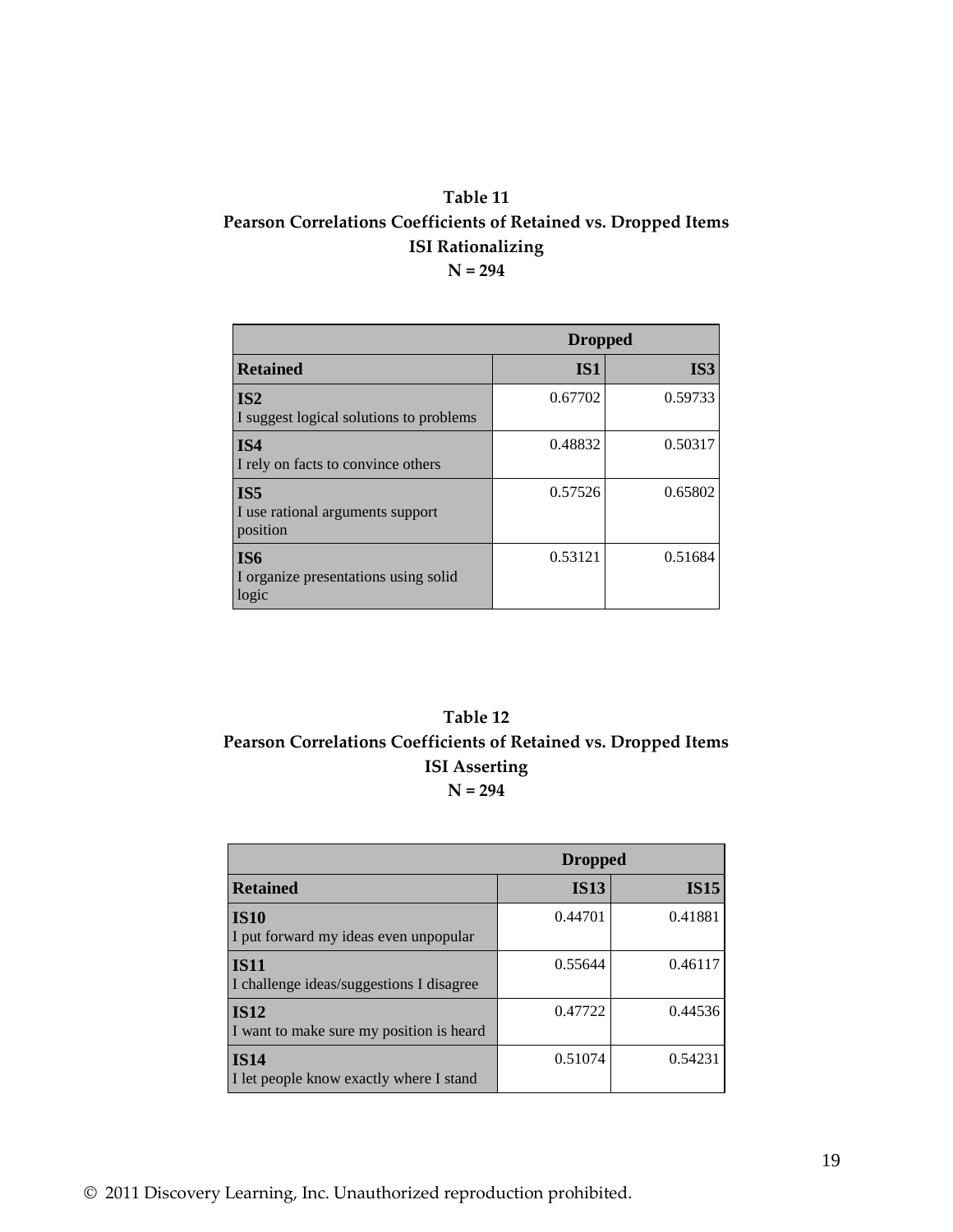#### **Table 13 Pearsons Correlations Coefficients of Retained vs. Dropped Items ISI Negotiating N = 294**

|                                                          | <b>Dropped</b> |             |  |
|----------------------------------------------------------|----------------|-------------|--|
| <b>Retained</b>                                          | <b>IS16</b>    | <b>IS19</b> |  |
| <b>IS18</b><br>I make concessions get really important   | 0.44805        | 0.30237     |  |
| <b>IS20</b><br>I get support my ideas/offer help them    | 0.16603        | 0.48557     |  |
| <b>IS21</b><br>I bargain reach agreement when important  | 0.24723        | 0.38271     |  |
| <b>IS22</b><br>I exchange favors get things accomplished | 0.07731        | 0.25376     |  |

#### **Table 14 Pearsons Correlations Coefficients of Retained vs. Dropped Items ISI Bridging N = 294**

|                                                          | <b>Dropped</b> |             |
|----------------------------------------------------------|----------------|-------------|
| <b>Retained</b>                                          | IS26           | <b>IS27</b> |
| <b>IS23</b><br>I show appreciation other's issues/needs  | 0.27417        | 0.32362     |
| <b>IS25</b><br>I acknowledge needs/concerns of others    | 0.42100        | 0.40184     |
| <b>IS28</b><br>I work hard to establish climate of trust | 0.31409        | 0.44032     |
| <b>IS29</b><br>I listen carefully to what others say     | 0.19540        | 0.34586     |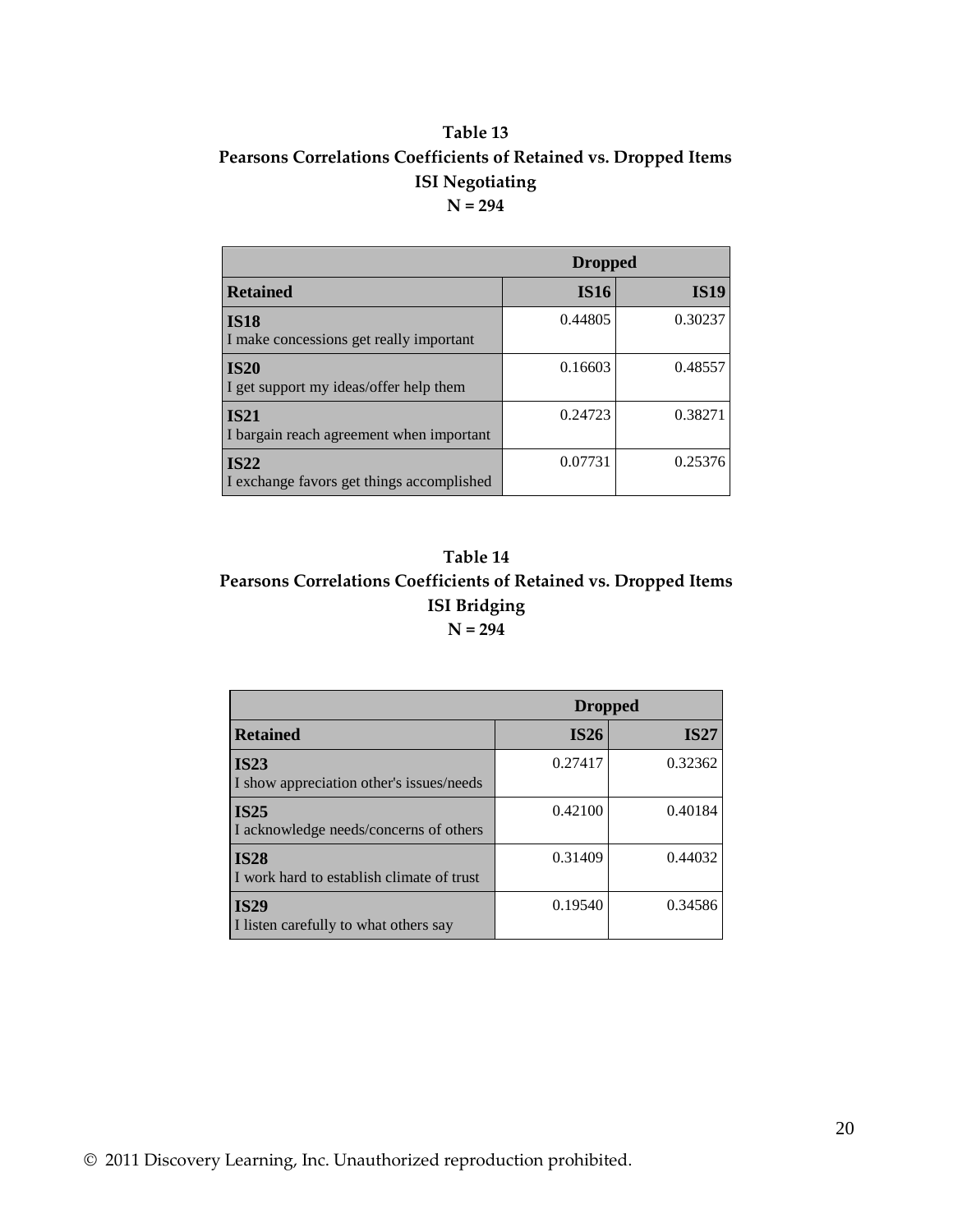#### **Table 15 Correlations of Retained vs. Not Retained Items ISI Inspiring N = 294**

|                                                         | <b>Dropped</b> |             |  |
|---------------------------------------------------------|----------------|-------------|--|
| <b>Retained</b>                                         | <b>IS31</b>    | <b>IS32</b> |  |
| <b>IS33</b><br>I am enthusiastic presenting my ideas    | 0.47756        | 0.38224     |  |
| <b>IS34</b><br>I appeal to people's hope/dreams         | 0.45394        | 0.35720     |  |
| <b>IS35</b><br>I help others see exciting possibilities | 0.42670        | 0.38091     |  |
| <b>IS37</b><br>I communicate my vision for best outcome | 0.40631        | 0.48188     |  |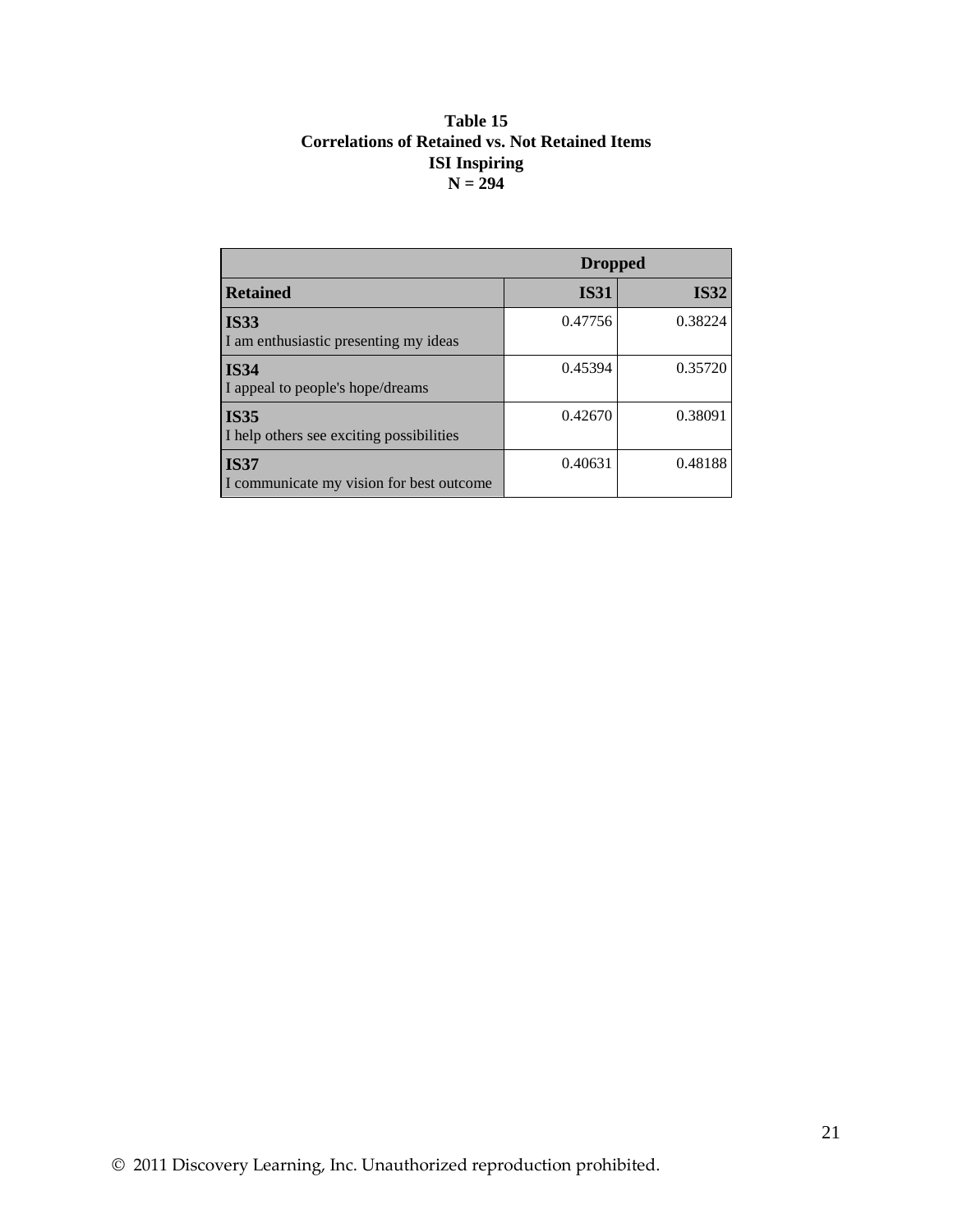#### **Table 16 Influence Styles and Change Style Indicator**

|                                   | Rationalizing                                                                   | Asserting                                                                    | Negotiating                  | Inspiring                                                                              | <b>Bridging</b>              |
|-----------------------------------|---------------------------------------------------------------------------------|------------------------------------------------------------------------------|------------------------------|----------------------------------------------------------------------------------------|------------------------------|
| Conservers<br>$(N=39)$            | 10.49                                                                           | 4.62                                                                         | 6.62                         | 7.72                                                                                   | 10.44                        |
| Pragmatists<br>$(N=69)$           | 9.28                                                                            | 6.67                                                                         | 6.01                         | 7.31                                                                                   | 10.59                        |
| Originators<br>$(N=22)$           | 7.04                                                                            | 7.78                                                                         | 5.83                         | 10.09                                                                                  | 8.74                         |
| Significant<br><b>Differences</b> | Originators are<br>significantly<br>lower than<br>Conservers $&$<br>Pragmatists | Conservers are<br>significantly<br>lower than<br>Pragmatist &<br>Originators | No significant<br>difference | Originators are<br>significantly<br>greater than<br>Conservers &<br><b>Pragmatists</b> | No significant<br>difference |

## **Tables 17**

#### **Influence Styles and MBTI**

| <b>MBTI</b>        | Rationalizing | Asserting | Inspiring<br>Negotiating |      | <b>Bridging</b> |
|--------------------|---------------|-----------|--------------------------|------|-----------------|
| Introvert $(N=49)$ | 9.92          | 4.94      | 6.49                     | 7.33 | 11.35           |
| Extrovert $(N=57)$ | 8.33          | 6.70      | 6.28                     | 8.61 | 9.94            |
| Intuitive $(N=55)$ | 7.75          | 5.96      | 6.45                     | 8.85 | 10.82           |
| Sensor $(N=51)$    | 10.49         | 5.80      | 6.29                     | 7.12 | 10.12           |
| Thinker $(N=66)$   | 10.30         | 5.79      | 5.85                     | 7.61 | 10.20           |
| Feeler $(N=40)$    | 7.03          | 6.05      | 7.25                     | 8.70 | 10.95           |
| Judger $(N=66)$    | 9.86          | 5.26      | 6.74                     | 7.62 | 10.52           |
| Perceiver $(N=40)$ | 7.75          | 6.93      | 5.78                     | 8.68 | 10.43           |

| Statistically<br>significant |  |
|------------------------------|--|
| Direction<br>of trend        |  |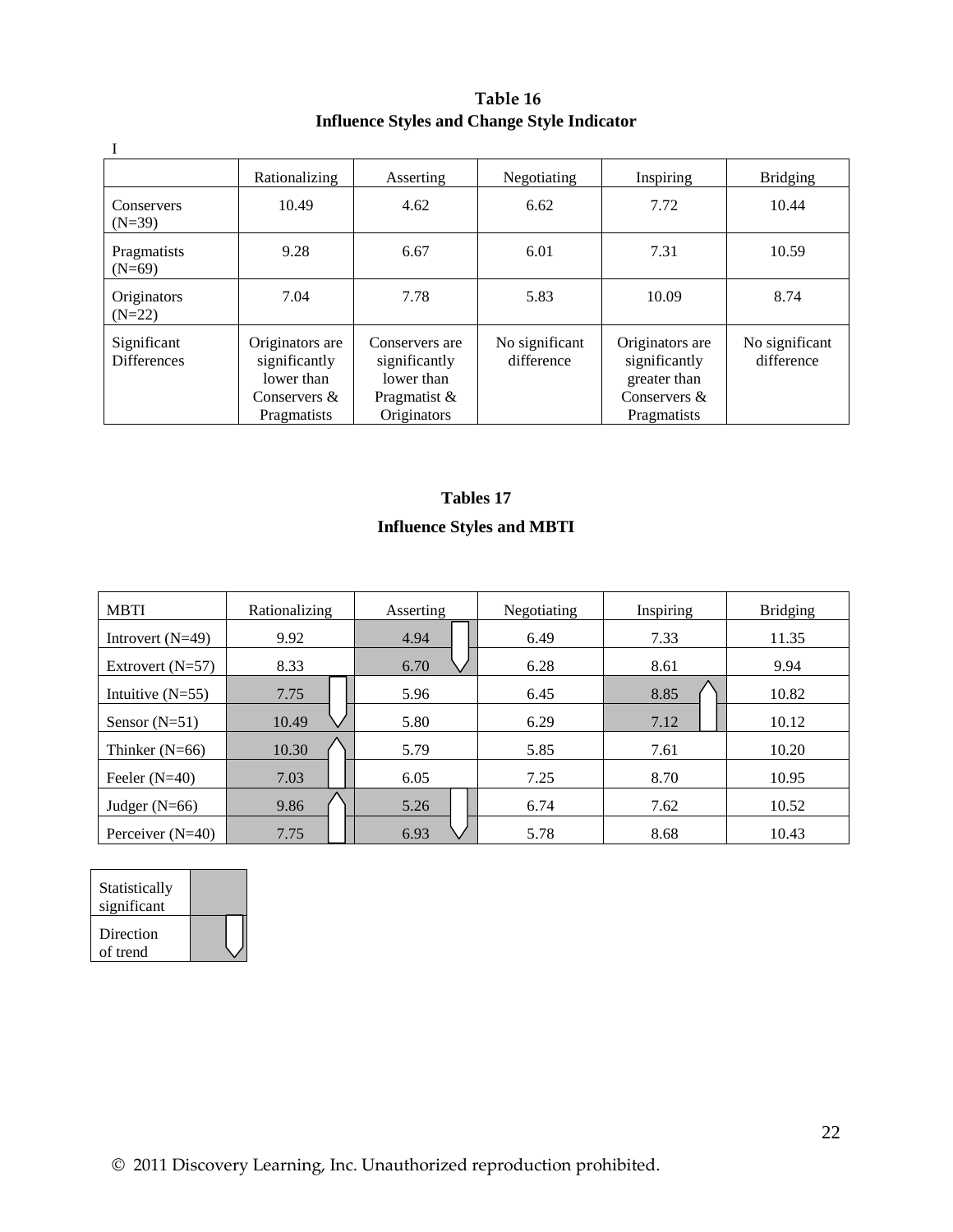#### **Influence Style Subscale Normative Data, N = 6406**

| <b>ISI</b>      | Average | Standard  | $25^{\text{th}}$ | 50 <sup>th</sup> | $75^{\text{th}}$ |
|-----------------|---------|-----------|------------------|------------------|------------------|
| Subscale        |         | Deviation | Percentile       | Percentile       | Percentile       |
| Rationalizing   | 9.6     | 3.5       |                  | 10               | 12               |
| Asserting       | 6.3     | 3.3       |                  | n                | Õ                |
| Negotiating     | 5.7     | 3.4       |                  |                  | 8                |
| Inspiring       | 7.2     | 3.3       |                  |                  |                  |
| <b>Bridging</b> | 11.2    | 3.3       |                  | 12               | 14               |

## **Table 19 ISI Subscale Differences by Nationality**

| Nationality                        | Rationalizing                                                             | Asserting                                                          | Negotiating                                                                                                       | Inspiring                                                                                                        | <b>Bridging</b> |
|------------------------------------|---------------------------------------------------------------------------|--------------------------------------------------------------------|-------------------------------------------------------------------------------------------------------------------|------------------------------------------------------------------------------------------------------------------|-----------------|
| Canada<br>$(N=298)$                | 8.87                                                                      | 5.86                                                               | 5.58                                                                                                              | 8.33                                                                                                             | 11.36           |
| India<br>$(N=102)$                 | 9.75                                                                      | 5.84                                                               | 4.29                                                                                                              | 8.58                                                                                                             | 11.54           |
| Singapore<br>$(N=152)$             | 11.12                                                                     | 5.54                                                               | 6.32                                                                                                              | 6.43                                                                                                             | 10.58           |
| <b>United States</b><br>$N = 3121$ | 9.60                                                                      | 6.40                                                               | 5.49                                                                                                              | 7.22                                                                                                             | 11.29           |
| Nationality<br>Difference          | P < 0.0001                                                                | P < 0.0003                                                         | P < 0.0001                                                                                                        | P < 0.0001                                                                                                       | <b>NSD</b>      |
| <b>Differences</b>                 | Singapore<br>significantly<br>higher than<br>Canada, India &<br><b>US</b> | <b>US</b><br>significantly<br>higher than<br>Canada &<br>Singapore | India<br>significantly<br>lower than US,<br>Canada &<br>Singapore<br>Singapore<br>significantly<br>higher than US | Canada & India<br>significantly<br>higher than US<br>& Singapore<br>US significantly<br>higher than<br>Singapore |                 |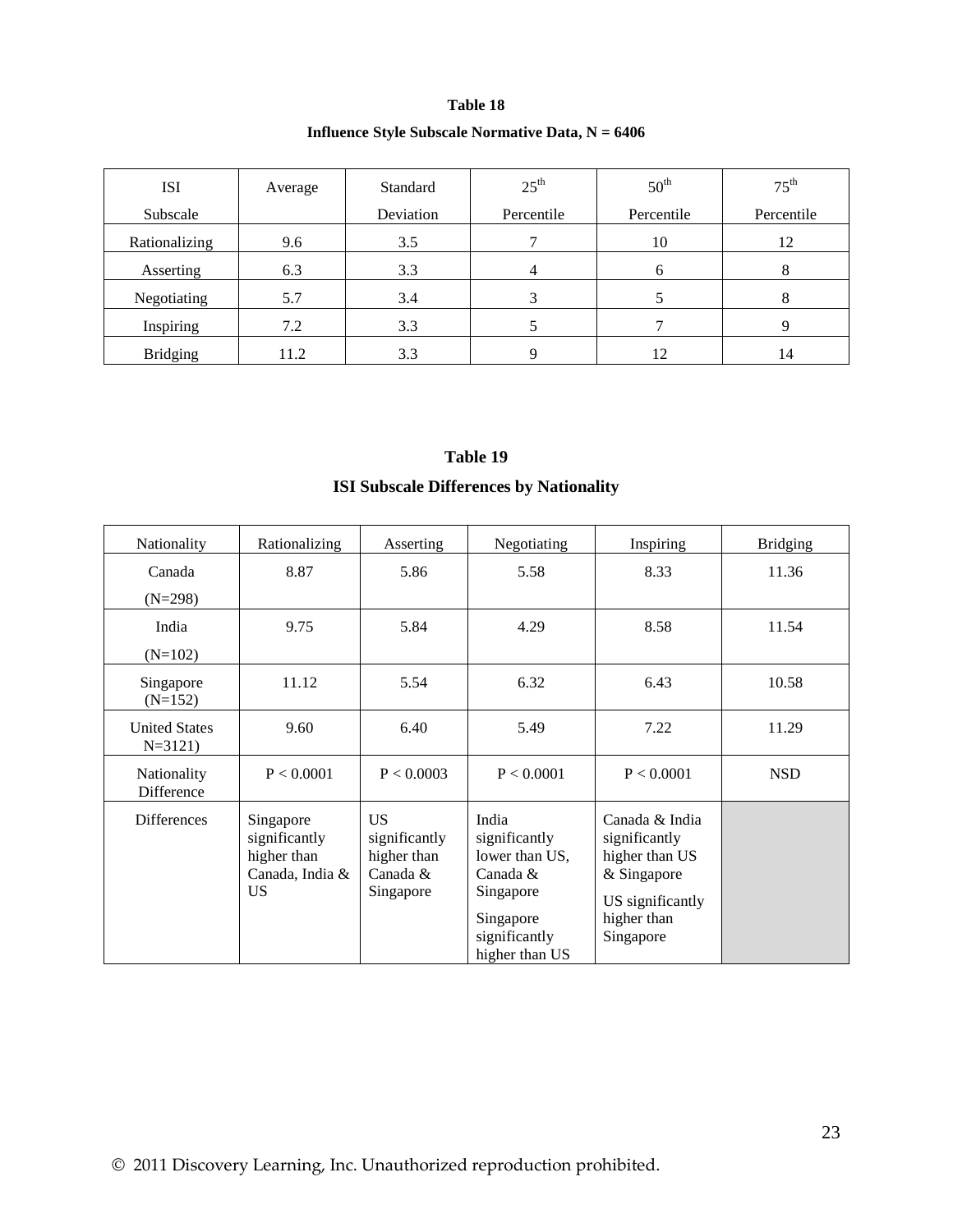#### **ISI Subscale Normative Data Canada, N = 298**

| <b>ISI</b>      | Average | Standard<br>Deviation | $25^{\text{th}}$ | 50 <sup>th</sup> | $75^{\text{th}}$ |
|-----------------|---------|-----------------------|------------------|------------------|------------------|
| Subscale        |         |                       | Percentile       | Percentile       | Percentile       |
| Rationalizing   | 8.87    | 3.5                   |                  | 9                | 11               |
| Asserting       | 5.86    | 3.3                   |                  |                  | 8                |
| Negotiating     | 5.58    | 3.2                   |                  |                  |                  |
| Inspiring       | 8.33    | 3.2                   | h.               | 8                | 11               |
| <b>Bridging</b> | 11.36   | 3.2                   |                  | 12               | 14               |

#### **Table 21**

#### **ISI Subscale Normative Data India, N = 102**

| <b>ISI</b><br>Subscale | Average | Standard<br>Deviation | $25^{\text{th}}$<br>Percentile | $50^{\text{th}}$<br>Percentile | $75^{\text{th}}$<br>Percentile |  |
|------------------------|---------|-----------------------|--------------------------------|--------------------------------|--------------------------------|--|
| Rationalizing          | 9.75    | 3.1                   | 10                             |                                | 12                             |  |
| Asserting              | 5.84    | 2.7                   |                                | <sub>0</sub>                   |                                |  |
| Negotiating            | 4.29    | 3.4                   |                                |                                |                                |  |
| Inspiring              | 8.58    | 3.0                   |                                |                                | 10                             |  |
| <b>Bridging</b>        | 11.54   | 2.6                   | 10                             | 12                             | 13                             |  |

#### **Table 22**

#### **ISI Subscale Normative Data Singapore, N = 152**

| <b>ISI</b><br>Subscale | Average | Standard<br>Deviation | $25^{\text{th}}$<br>Percentile | 50 <sup>th</sup><br>Percentile | $75^{\text{th}}$<br>Percentile |
|------------------------|---------|-----------------------|--------------------------------|--------------------------------|--------------------------------|
| Rationalizing          | 11.12   | 3.1                   |                                | 11                             | 13                             |
| Asserting              | 5.54    | 3.3                   |                                |                                |                                |
| Negotiating            | 6.32    | 3.6                   |                                | n                              |                                |
| Inspiring              | 6.43    | 3.3                   |                                | h                              |                                |
| <b>Bridging</b>        | 10.58   | 3.3                   |                                |                                | 13                             |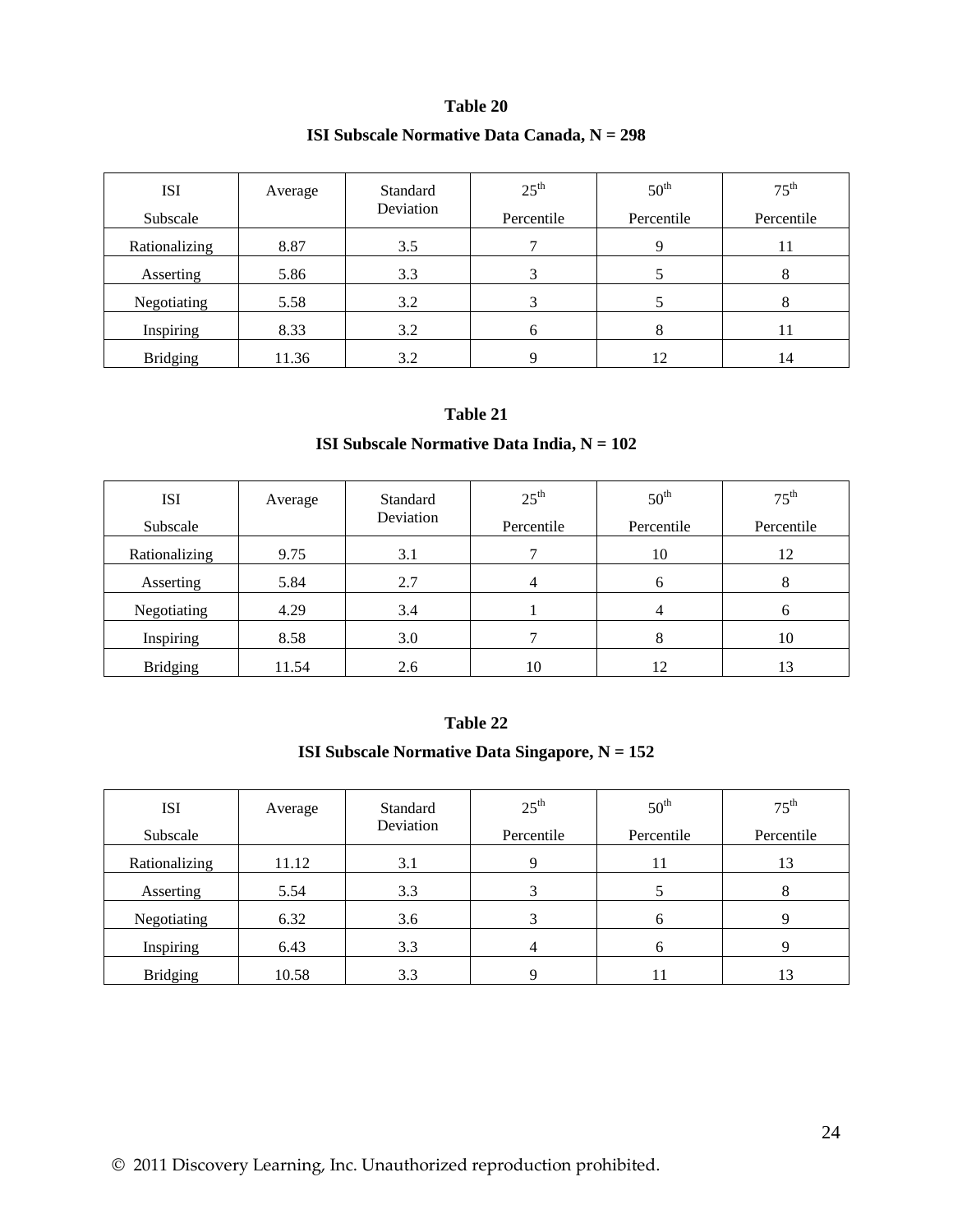#### **ISI Subscale Normative Data United States, N = 3132**

| <b>ISI</b><br>Subscale | Average | Standard<br>Deviation | $25^{\text{th}}$<br>Percentile | 50 <sup>th</sup><br>Percentile | $75^{\text{th}}$<br>Percentile |
|------------------------|---------|-----------------------|--------------------------------|--------------------------------|--------------------------------|
| Rationalizing          | 9.60    | 3.5                   |                                | 10                             | 12                             |
| Asserting              | 6.40    | 3.3                   | 4                              | <sub>b</sub>                   |                                |
| Negotiating            | 5.49    | 3.3                   |                                |                                |                                |
| Inspiring              | 7.22    | 3.4                   |                                |                                | 10                             |
| <b>Bridging</b>        | 11.29   | 3.4                   |                                | 12                             | 14                             |

# **Table 24**

#### **ISI Subscale Differences by US Ancestral Groups**

| Ancestral Group                          | Rationalizing                                                                 | Asserting  | Negotiating | Inspiring  | <b>Bridging</b>                                                               |
|------------------------------------------|-------------------------------------------------------------------------------|------------|-------------|------------|-------------------------------------------------------------------------------|
| African<br>American<br>$(N=315)$         | 8.87                                                                          | 6.41       | 5.18        | 7.47       | 12.06                                                                         |
| European<br>American<br>$(N=1689)$       | 9.69                                                                          | 6.31       | 5.65        | 7.28       | 11.08                                                                         |
| Hispanic/Latino<br>American<br>$(N=173)$ | 9.07                                                                          | 6.20       | 5.81        | 7.49       | 11.43                                                                         |
| Ancestral Group<br><b>Difference</b>     | $P = 0.0002$                                                                  | <b>NSD</b> | <b>NSD</b>  | <b>NSD</b> | P < 0.0001                                                                    |
| <b>Differences</b>                       | European<br>Americans<br>significantly<br>higher than<br>African<br>Americans |            |             |            | African<br>Americans<br>significantly<br>higher than<br>European<br>Americans |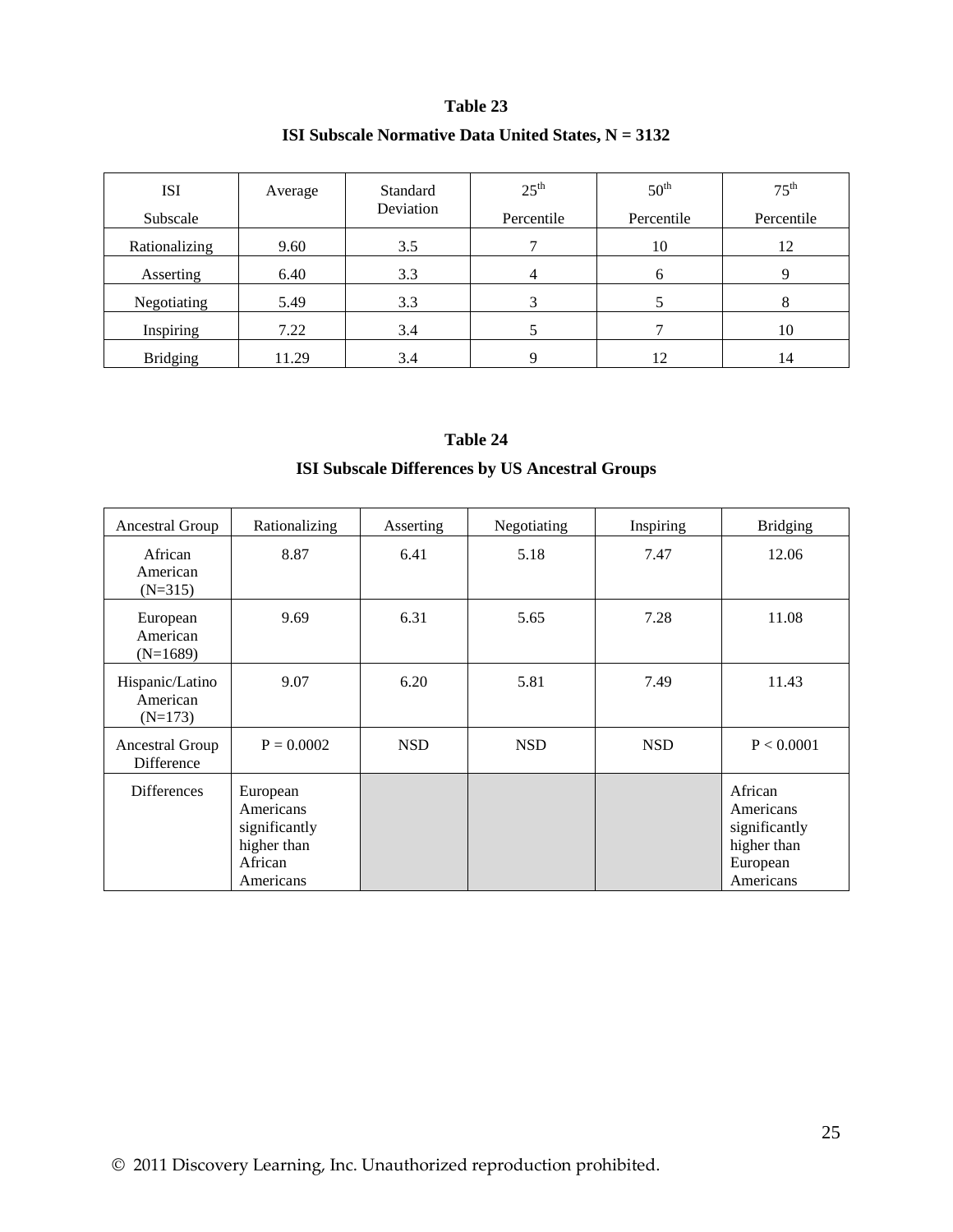#### **ISI Subscale Differences by Age Groups**

| Age Group               | Rationalizing                                                                                                                       | Asserting                                             | Negotiating                            | Inspiring                                                   | <b>Bridging</b>                                           |
|-------------------------|-------------------------------------------------------------------------------------------------------------------------------------|-------------------------------------------------------|----------------------------------------|-------------------------------------------------------------|-----------------------------------------------------------|
| $20-29$ (N = 156)       | 9.45                                                                                                                                | 6.44<br>5.47                                          |                                        | 7.47                                                        |                                                           |
| $30-39$ (N = 1159)      | 10.07                                                                                                                               | 6.15                                                  | 5.78<br>7.08                           |                                                             | 10.92                                                     |
| 40-49 ( $N = 1751$ )    | 9.83                                                                                                                                | 6.40                                                  | 5.47                                   | 7.14                                                        | 11.15                                                     |
| 50-59 ( $N = 993$ )     | 8.73                                                                                                                                | 6.16                                                  | 5.80                                   | 7.73                                                        | 11.59                                                     |
| Over 60 $(N = 179)$     | 8.25                                                                                                                                | 5.93                                                  | 5.91                                   | 8.28                                                        | 11.62                                                     |
| Age Group<br>Difference | P < 0.0001                                                                                                                          | $P = 0.0028$                                          | $P = 0.0014$                           | P < 0.0001                                                  | P < 0.0001                                                |
| <b>Differences</b>      | $60 \&$ over are<br>significantly<br>lower than 20's,<br>30's & 40's<br>$50^{\circ}$ s<br>significantly<br>lower than 30's<br>&40's | 20's<br>significantly<br>lower than<br>$40^{\circ}$ s | 20's significantly<br>higher than 40's | 50's & $60's$<br>significantly<br>higher than 30's<br>&40's | 50's & 60's<br>significantly<br>higher than 30's<br>&40's |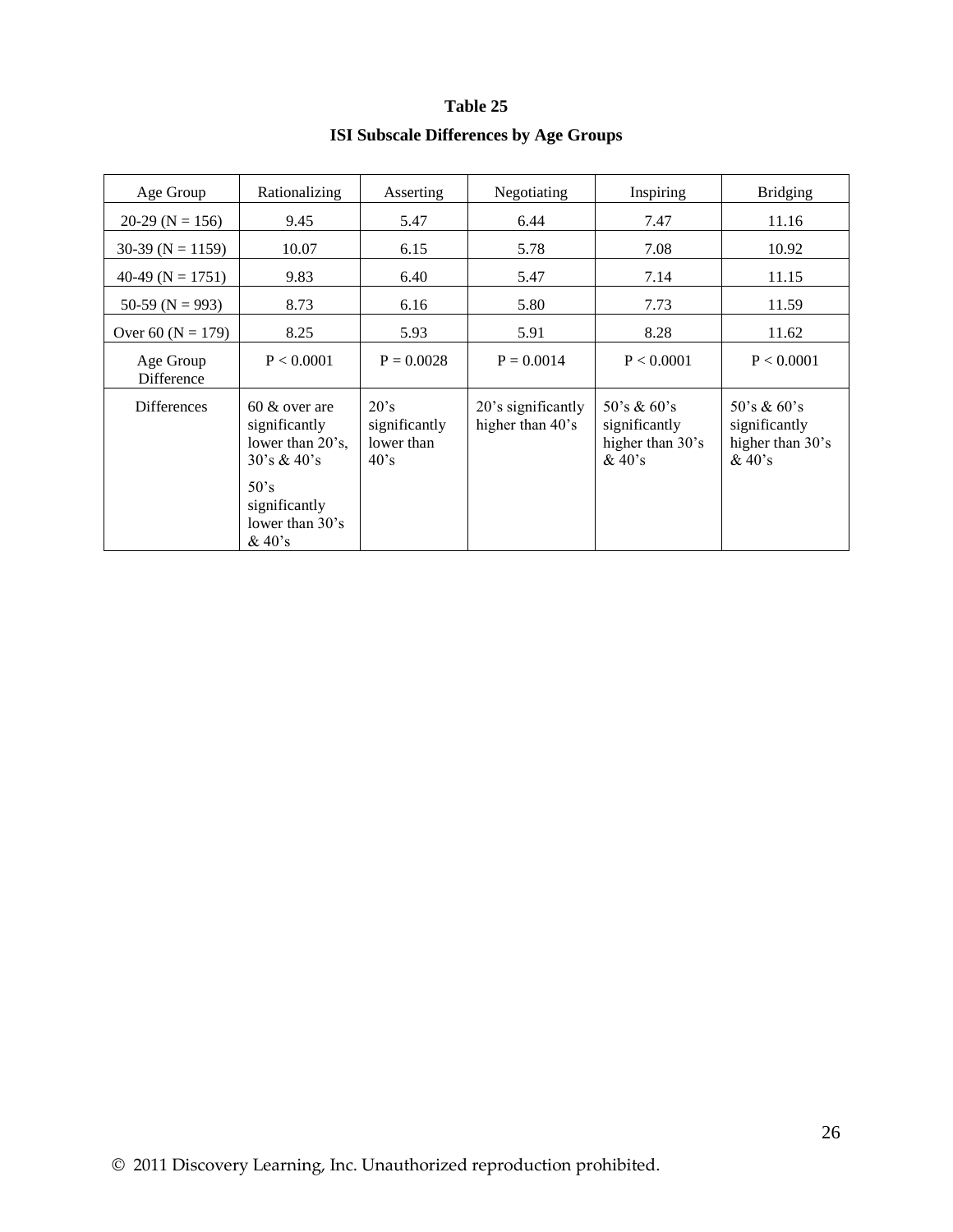|                |                                                                             |   |                | 3 | 4 | 5. |
|----------------|-----------------------------------------------------------------------------|---|----------------|---|---|----|
| 1              | a. I suggest logical solutions to problems.                                 |   |                |   |   |    |
|                | b. I put forward my ideas even when they are unpopular.                     |   |                |   |   |    |
| $\overline{2}$ | a. I challenge ideas or suggestions with which I disagree.                  |   |                |   |   |    |
|                | b. I get others to support my ideas by offering to help them in some way.   |   |                |   |   |    |
| 3              | a. I will bargain to reach agreement when something is important to me.     |   |                |   |   |    |
|                | b. I work hard to establish a climate of trust.                             |   |                |   |   |    |
| 4              | a. I listen carefully to what others have to say.                           |   |                |   |   |    |
|                | b. I communicate my vision for the best outcome.                            |   |                |   |   |    |
| 5              | a. I present rational arguments.                                            |   |                |   |   |    |
|                | b. I will make concessions to get something that is really important to me. |   |                |   |   |    |
| 6              | a. I want to make sure my position is heard.                                |   |                |   |   |    |
|                | b. I acknowledge the needs and concerns of the other party.                 |   |                |   |   |    |
| 7              | a. I make tradeoffs in order to get things accomplished.                    |   |                |   |   |    |
|                | b. I help others see the exciting possibilities in a situation.             |   |                |   |   |    |
| 8              | a. I use rational arguments to support my position.                         |   |                |   |   |    |
|                | b. I show appreciation for other people's issues and needs.                 |   |                |   |   |    |
| 9              | a. I let people know exactly where I stand.                                 |   |                |   |   |    |
|                | b. I appeal to people's hopes and dreams to gain their support.             |   |                |   |   |    |
| 10             | a. I organize my presentations using solid logic.                           |   |                |   |   |    |
|                | b. I am enthusiastic when presenting my ideas.                              |   |                |   |   |    |
| 11             | a. I challenge ideas or suggestions with which I disagree.                  |   |                |   |   |    |
|                | b. I present rational arguments.                                            |   |                |   |   |    |
| 12             | a. I will bargain to reach agreement when something is important to me.     |   |                |   |   |    |
|                | b. I want to make sure my position is heard.                                |   |                |   |   |    |
| 13             | a. I listen carefully to what others have to say.                           |   |                |   |   |    |
|                | b. I make tradeoffs in order to get things accomplished.                    |   |                |   |   |    |
| 14             | a. I am enthusiastic when presenting my ideas.                              |   |                |   |   |    |
|                | b. I show appreciation for other people's issues and needs.                 |   |                |   |   |    |
| 15             | a. I get others to support my ideas by offering to help them in some way.   |   |                |   |   |    |
|                | b. I use rational arguments to support my position.                         |   |                |   |   |    |
| 16             | a. I work hard to establish a climate of trust.                             |   |                |   |   |    |
|                | b. I let people know exactly where I stand.                                 |   |                |   |   |    |
|                |                                                                             | 1 | $\overline{2}$ | 3 | 4 | 5  |
|                |                                                                             |   |                |   |   |    |

#### Appendix A 40-Item Forced-Choice Instrument

@ 2011 Discovery Learning, Inc. All Rights Reserved.

 $\sim$  2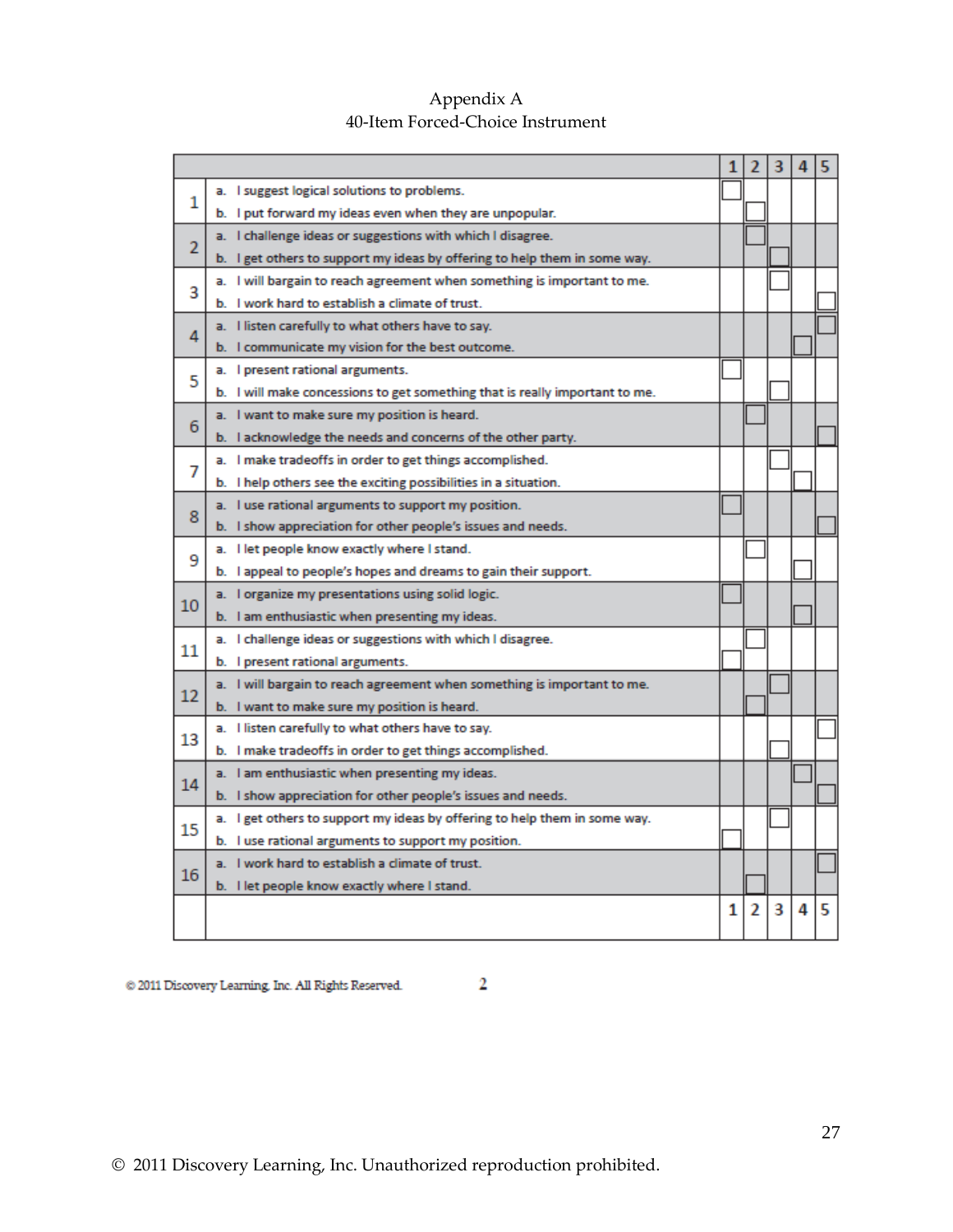|    |                                                                             | 1            | $\mathbf{2}$   | 3                       |   | 5 |
|----|-----------------------------------------------------------------------------|--------------|----------------|-------------------------|---|---|
| 17 | a. I communicate my vision for the best outcome.                            |              |                |                         |   |   |
|    | b. I will make concessions to get something that is really important to me. |              |                |                         |   |   |
| 18 | a. I acknowledge the needs and concerns of the other party.                 |              |                |                         |   |   |
|    | b. I organize my presentations using solid logic.                           |              |                |                         |   |   |
| 19 | a. I help others see the exciting possibilities in a situation.             |              |                |                         |   |   |
|    | b. I put forward my ideas even when they are unpopular.                     |              |                |                         |   |   |
| 20 | a. I appeal to people's hopes and dreams to gain their support.             |              |                |                         |   |   |
|    | b. I suggest logical solutions to problems.                                 |              |                |                         |   |   |
| 21 | a. I use rational arguments to support my position.                         |              |                |                         |   |   |
|    | b. I want to make sure my position is heard.                                |              |                |                         |   |   |
| 22 | a. I let people know exactly where I stand.                                 |              |                |                         |   |   |
|    | b. I make tradeoffs in order to get things accomplished.                    |              |                |                         |   |   |
| 23 | a. I will make concessions to get something that is really important to me. |              |                |                         |   |   |
|    | b. I show appreciation for other people's issues and needs.                 |              |                |                         |   |   |
| 24 | a. I acknowledge the needs and concerns of the other party.                 |              |                |                         |   |   |
|    | b. I appeal to people's hopes and dream to gain their support.              |              |                |                         |   |   |
| 25 | a. I organize my presentations using solid logic.                           |              |                |                         |   |   |
|    | b. I will bargain to reach agreement when something is important to me.     |              |                |                         |   |   |
| 26 | a. I put forward my ideas even when they are unpopular.                     |              |                |                         |   |   |
|    | b. I listen carefully to what others have to say.                           |              |                |                         |   |   |
| 27 | a. I get others to support my ideas by offering to help them in some way.   |              |                |                         |   |   |
|    | b. I am enthusiastic when presenting my ideas.                              |              |                |                         |   |   |
| 28 | a. I suggest logical solutions to problems.                                 |              |                |                         |   |   |
|    | b. I work hard to establish a climate of trust.                             |              |                |                         |   |   |
| 29 | a. I challenge ideas or suggestions with which I disagree.                  |              |                |                         |   |   |
|    | b. I communicate my vision for the best outcome.                            |              |                |                         |   |   |
| 30 | a. I present rational arguments.                                            |              |                |                         |   |   |
|    | b. I help others see the exciting possibilities in a situation.             |              |                |                         |   |   |
| 31 | a. I let people know exactly where I stand.                                 |              |                |                         |   |   |
|    | b. I organize my presentations using solid logic.                           |              |                |                         |   |   |
| 32 | a. I will make concessions to get something that is really important to me. |              |                |                         |   |   |
|    | b. I put forward my ideas even when they are unpopular.                     |              |                |                         |   |   |
| 33 | a. I acknowledge the needs and concerns of the other party.                 |              |                |                         |   |   |
|    | b. I get others to support my ideas by offering to help them in some way.   |              |                |                         |   |   |
|    |                                                                             | $\mathbf{1}$ | $\overline{2}$ | $\overline{\mathbf{3}}$ | 4 | 5 |

 $\otimes$  2011 Discovery Learning. Inc. All Rights Reserved.